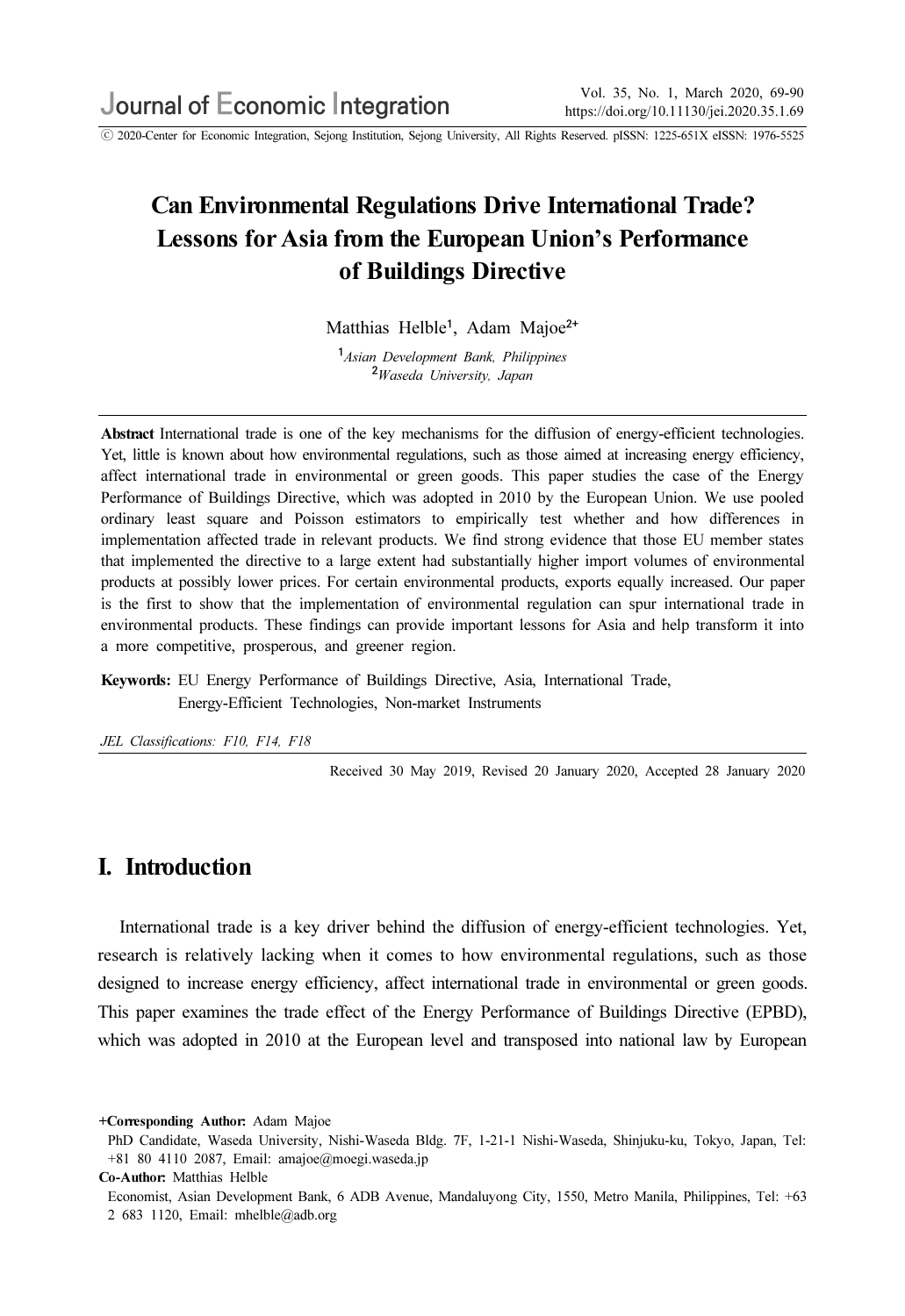Union (EU) member states. The directive is a prime example of regional cooperation for the promotion of low-carbon technologies based on non-market instruments.

The member states differed in their effective implementation of the directive-thus, we have the case of a policy change applied to a group of countries and implementation that varies across countries. The objective of this study is to examine how different degrees of implementation of new environmental regulations affect trade. Building this information into a gravity model, we empirically test whether and how differences in implementation affected trade in relevant products. The findings show that strong implementation of the EPBD following its introduction and transposition for EU member states is associated with higher import volumes of environmental products at lower prices. This suggests that the EPBD indeed had a profound impact on the EU market for energy consumption and energy-related products. Our paper is the first to show that the implementation of environmental regulation can spur international trade in environmental products.

Our empirical analysis highlights the potential for regional policies to promote trade in low-carbon and energy-efficient products using the example of the EU directive. This has important implications for the relationship between trade and regional policies for energy-efficient goods that can be applied to other regions. While Asia continues on its path of increased economic prosperity, collaborating on technical regulations in the area of environmental protection could be an enormous, yet underestimated, chance to transform Asia into a more competitive, prosperous, and greener region, showing the importance of the process of economic integration.

The paper is structured as follows. Following a descriptive background, we present the main features and the design of the EPBD and a review of the existing literature. We then introduce the data and methodology used for the empirical analysis. Finally, we present and discuss the results, followed by a discussion of the implications of the findings for Asia and the Pacific and some concluding remarks.

## II. Non-Market Instruments to Promote the Use of Low-Carbon Technologies

### A. Background

Policy instruments can be divided into two groups. First are measures that directly target the price of energy, energy-related products, or emissions. For example, the Directive on Emissions Trading (EU 2009a) established a market for carbon trading and therefore works with a price mechanism. Second are measures that change the production or consumption patterns by introducing new regulations and/or technical standards. For example, the Ecodesign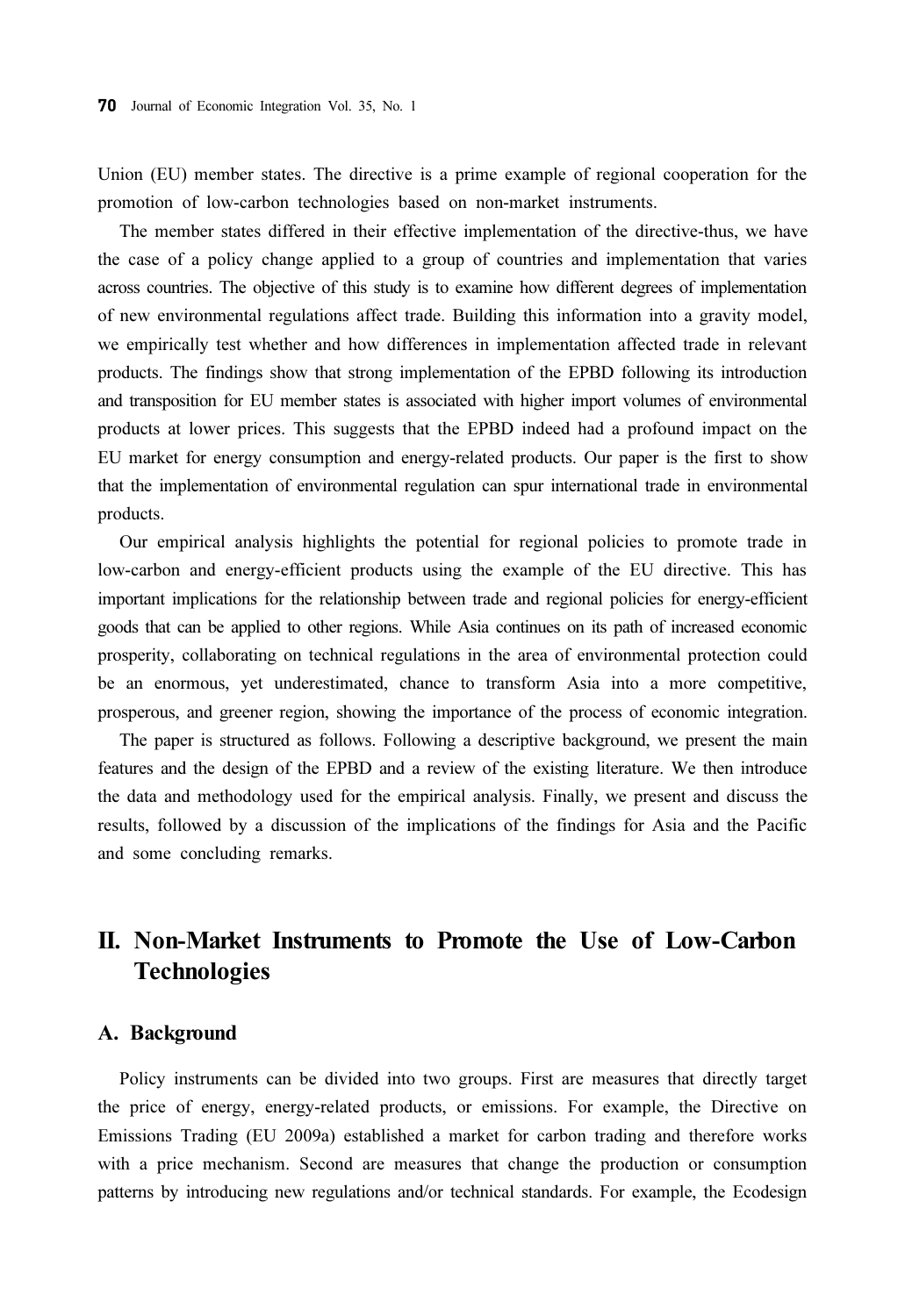Directive (EU 2009b) set minimum standards for energy efficiency of certain energy-using products, such as household appliances and lighting-related products. Both types of instruments have the potential to alter trade flows. The trade effect of price-based instruments on trade is straightforward. The policy intervention alters the prices of goods, thereby triggering a change in demand. In another example, EU member countries typically promote renewable energy by subsidizing renewable technologies, such as solar (photovoltaic) panels or wind turbines. One of the most commonly used tools is feed-in tariffs. These subsidies lowered the prices of these technologies, thus inducing new demand. This also meant increased imports of low-carbon technologies.

Among the numerous legislative acts, this paper focuses on the EPBD, a directive aimed at increasing the energy efficiency of buildings. It works through technical standards and regulation and, therefore, differs from directives that directly intervene in the price setting of markets. Unlike for market instruments, the trade effect on non-market instruments to promote the diffusion of energy-saving technologies is still unknown. This paper aims to fill this gap.

The advantage of our research set-up is that the same regulation was introduced in all EU member states-the only difference was the speed of its implementation. In other words, the European Commission decreed new legislation in 2010, and all 28 EU member states had until 2012 to transpose the legislation into their national laws. Interestingly, implementation speeds varied substantially, and the implementation gaps have been quantified in a study by Ecofys (2015). As an important contribution, we can test whether the progress in implementing the same environmental regulation across all EU member states had an impact on the trade flows of particular goods.

#### B. The energy performance of buildings directive

Buildings currently account for about 40% of the EU's total energy consumption, and the number of buildings in the EU continues to increase (Odyssey-Mure 2015). Targeting the energy consumption of buildings has thus become a key element in the implementation of the European Strategy for Energy and Climate Change. The EPBD (EU 2010) was introduced in 2010 as a successor to a previous version of the directive that was enacted in 2002 to achieve the EU's goals under the Kyoto Protocol (European Parliament 2002). The 2010 directive made several important changes to consider recent changes, trends, and practices in the buildings industry.

The EPBD establishes a legally binding framework for managing the energy performance of buildings. It aims to increase energy efficiency and promote practices for reducing energy consumption. At the same time, it aims to not interfere in the key attributes of buildings, such as accessibility, safety, and intended use. EU member states were given until 9 July 2012 to fully transpose the EPBD into their national laws. The member states were solely responsible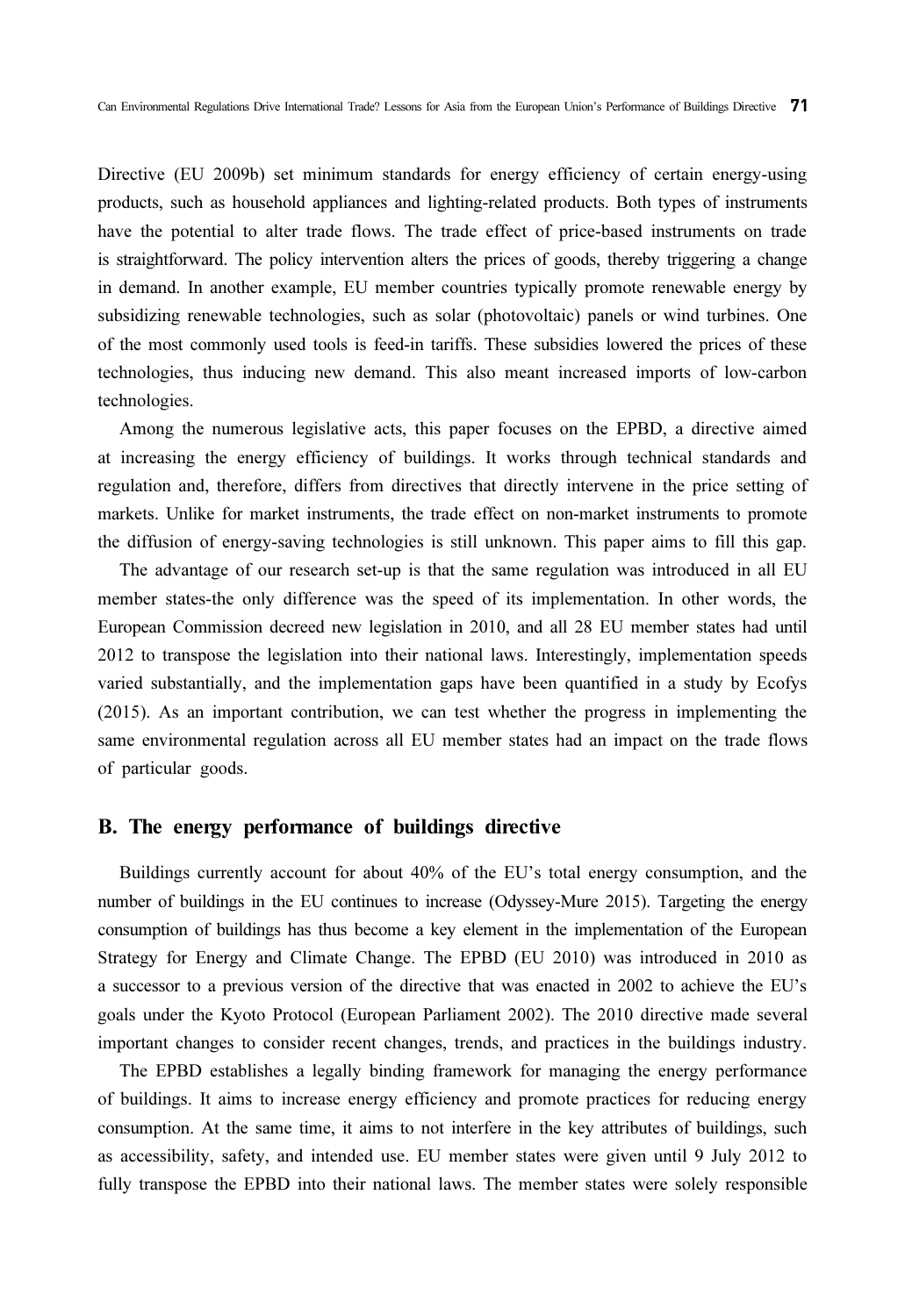for implementing the directive and had to periodically report on their progress to the European Commission. In return, the role of the European Commission was to provide further guidance and recommendations and monitor the overall progress toward the objectives of the directive. In this context, the European Commission commissioned a report by the consultancy Ecofys to evaluate the gap between the EPBD and the actual implementation by the member states. The report was published in 2015 and revealed substantive gaps in terms of the implementation of the directive.

### C. Main features of the directive

The EPBD requires the EU member states to determine the minimum energy performance requirements for buildings at cost-optimal levels. These requirements vary depending on whether buildings are new or existing and their category of use. New buildings must meet, where possible, the determined minimum energy performance requirements and use energy-efficient systems. Specific suggestions for the types of systems to be used include energy supply systems from renewable sources, cogeneration systems, district or block heating and cooling, and heat pumps. For existing buildings, when major renovations are carried out, the renovated parts or the whole building should be upgraded to meet the minimum energy performance requirements.

Another key feature of the directive is achieving nearly zero-energy buildings (NZEBs), which are defined as buildings that have very high energy performance and require nearly zero or only minimal amounts of energy that should come primarily from renewable energy sources. The inclusion of the NZEBs is designed to address the need for more buildings that not only meet minimum energy performance requirements but are also more energy efficient and can, therefore, achieve lower energy consumption and carbon dioxide emissions. This target is one of the most challenging parts of the directive.

The next important requirement of the directive obliges member states to establish systems for issuing energy performance certificates for buildings, as well as reference indicators through which owners and tenants may easily assess the energy performance of buildings. Recommendations are included in the energy performance certificates and are important for providing viable ways of improving a building's energy efficiency. Recommended measures may include increasing loft insulation, improving cavity wall insulation, installing low energy lighting for fixed outlets, and using solar water heating.

### III. Trade Effects and Existing Literature

Technical standards and regulations can work their way into trade patterns through two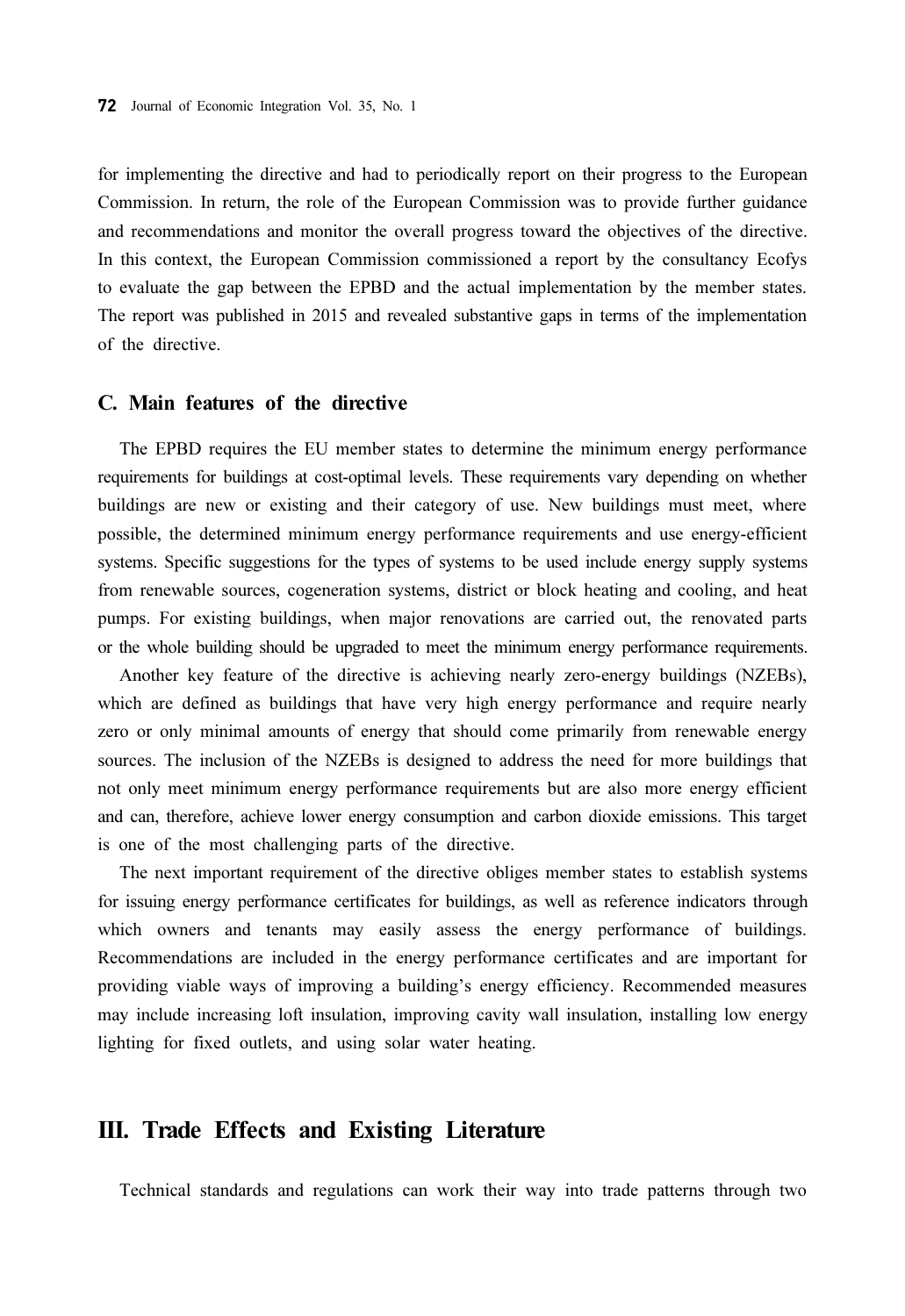channels. The first one, called the "pollution haven" hypothesis, suggests that stricter environmental regulation will drive emission-intensive industries toward countries with less stringent environmental regulations. Consequently, trade in products from polluting industries, such as non-ferrous metals or paper, will increase. A solid body of empirical trade literature has tried to test the "pollution haven" hypothesis, with mixed results thus far. For example, Janicke et al. (1997) do not uncover any empirical evidence of the respective changes in trade patterns. However, other studies, e.g., Cole and Elliott (2003), Cole et al. (2014), and Jug and Mirza (2005), do find trade patterns that are consistent with the pollution haven hypothesis.1)

A contrasting theory is the Porter Hypothesis, which was first proposed in the early 1990s (Porter and van der Linde 1995). The Porter Hypothesis proposes a relationship between trade and environment through effects on productivity and efficiency-that is, that environmental policies improve incentives for innovation. This is because individuals or firms may be risk averse, myopic, or otherwise unable to realize profitable investment opportunities. As such, environmental regulation may induce investment that becomes profitable ex-post. This can lead to a win-win situation where appropriately designed environmental regulation instruments can improve efficiency and product value, thus creating demand for environmental goods that can save energy and prevent or abate pollution (Jaffe and Palmer 1997).

To test the Porter Hypothesis, Wang, Zhang, and Zeng (2016) examine the impact of environmental regulations on international trade for the Chinese economy using trade data for the period 1985-2010. They find that generally, in most sectors, stricter environmental regulation reduced trade in primary (pollution-intensive) products and encouraged trade in high value-added green products. They suggest this could be the result of stringent regulations encouraging firms to provide green and environmental products.

Similarly, Costantini and Mazzanti (2012) use energy and environmental taxation in the EU as a proxy for environmental regulation and R&D patents for innovation. They examine the effect of environmental regulations and innovation on export competitiveness in the EU. Their findings show strong evidence that environmental policy actions promote export dynamics rather than undermine EU competitiveness in international markets, suggesting support for the Porter Hypothesis.

While the previous literature offers important insights, it generally employs broad definitions of environmental regulation or energy efficiency. Standards and technical regulations usually have a more direct trade effect. Typically, the research question of how new environmental standards impact trade is studied case-by-case because regulations differ from country to country. If a country introduces new environmental standards, they will most likely trigger a stronger

<sup>1)</sup> Another strand of literature studies environmental regulations' impact on other economic dimensions, such as competitiveness and employment. A recent meta-study by Dechezleprêtre and Sato (2014) provides a good overview of the state of the extant literature. They show that the existing empirical literature has shown evidence of both positive and negative effects of environmental regulations on competitiveness and employment.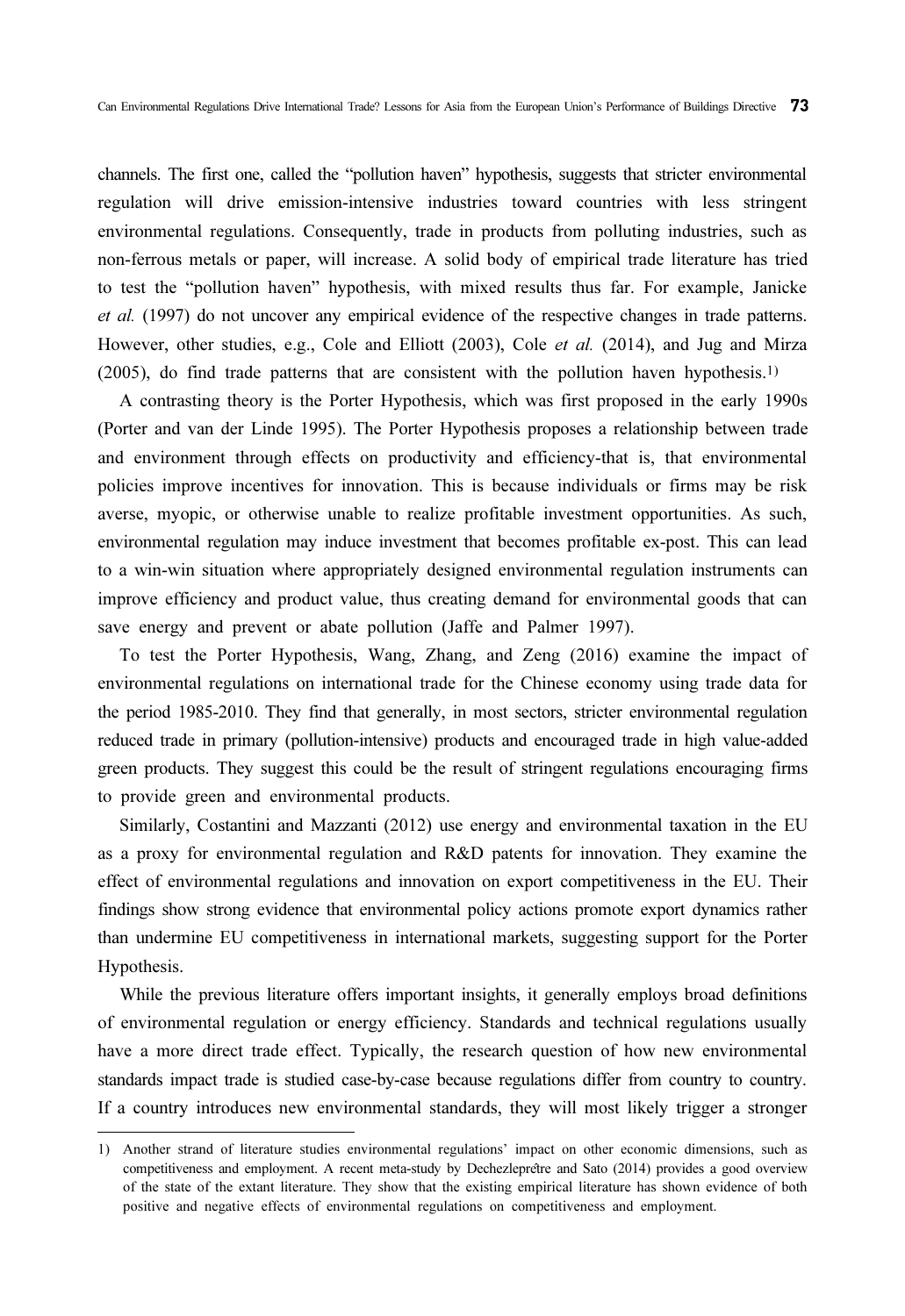demand for certain products. This increase in demand can be satisfied by domestic producers and/or imports. In the end, one could probably observe an increase in imports of the respective products. However, the evidence would then be limited to observe an increase and, most likely, fall in certain products. The insights gained from such a study would therefore be small as the environmental policies and implementation differ by country.

Most previous research ignores the fact that environmental regulation can also impact trade in products that help to comply with tighter environmental standards. These products can either be new low-carbon technologies, such as solar panels, or standard products that can be used to save energy, such as insulation materials. Whether the trade impact is positive or negative depends on the design of the environmental regulation. According to the WTO's Agreement on Technical Barriers to Trade, new technical regulations and standards should follow international standards and allow for mutual recognition and assessment results. The intention is to avoid that new environmental standards create unnecessary obstacles to international trade.

One interesting example is energy-efficiency labels. A number of countries have introduced energy-efficiency labels. This trend started in developed countries, but today a considerable number of developing countries also use them (UNEP and WTO, 2009). The labeling schemes are sometimes voluntary, sometimes mandatory. Shen and Saijo (2009) examine the changes in consumer purchasing decisions related to the China Energy-Efficiency Label. They find that appliances with energy efficiency labeling are preferred by consumers because they provide more information. They also find that customers are more willing to pay for energy efficiency appliances that they use frequently. Meanwhile, Sammer and Wustenhagen (2006) analyze the influence of EU energy labeling on consumers' purchasing of household appliances in Switzerland. They find a high level of awareness of the labeling system and show that consumers are willing to pay a price premium for highly rated appliances. Unfortunately, few energy-efficiency labels are identical across countries, which introduces additional costs for producers and ultimately consumers. Finally, Han et al.  $(2018)$  study the question of whether trade integration helps countries to catch up in terms of energy efficiency. Using a sample of 89 countries between 2000 and 2014, the authors find that trade integration had a positive influence on convergence across the countries, especially among middle- and low-income countries.

To our best knowledge, there have been no previous studies specifically examining the effect of the speed of policy implementation on trade in related environmental goods. The closest have been studies assessing the harmonization of standards and their trade effects. Grajek (2004), for example, assesses the relationship between the adoption of ISO 9000 standards, which include technical, environmental, and management standards as well as bilateral trade. The study estimates a gravity equation using data on 101 countries for the period 1995-2001. In general, the study finds that the adoption of the standards had a significant and positive effect on international trade. In contrast with this study, we analyze not a private standard but the impact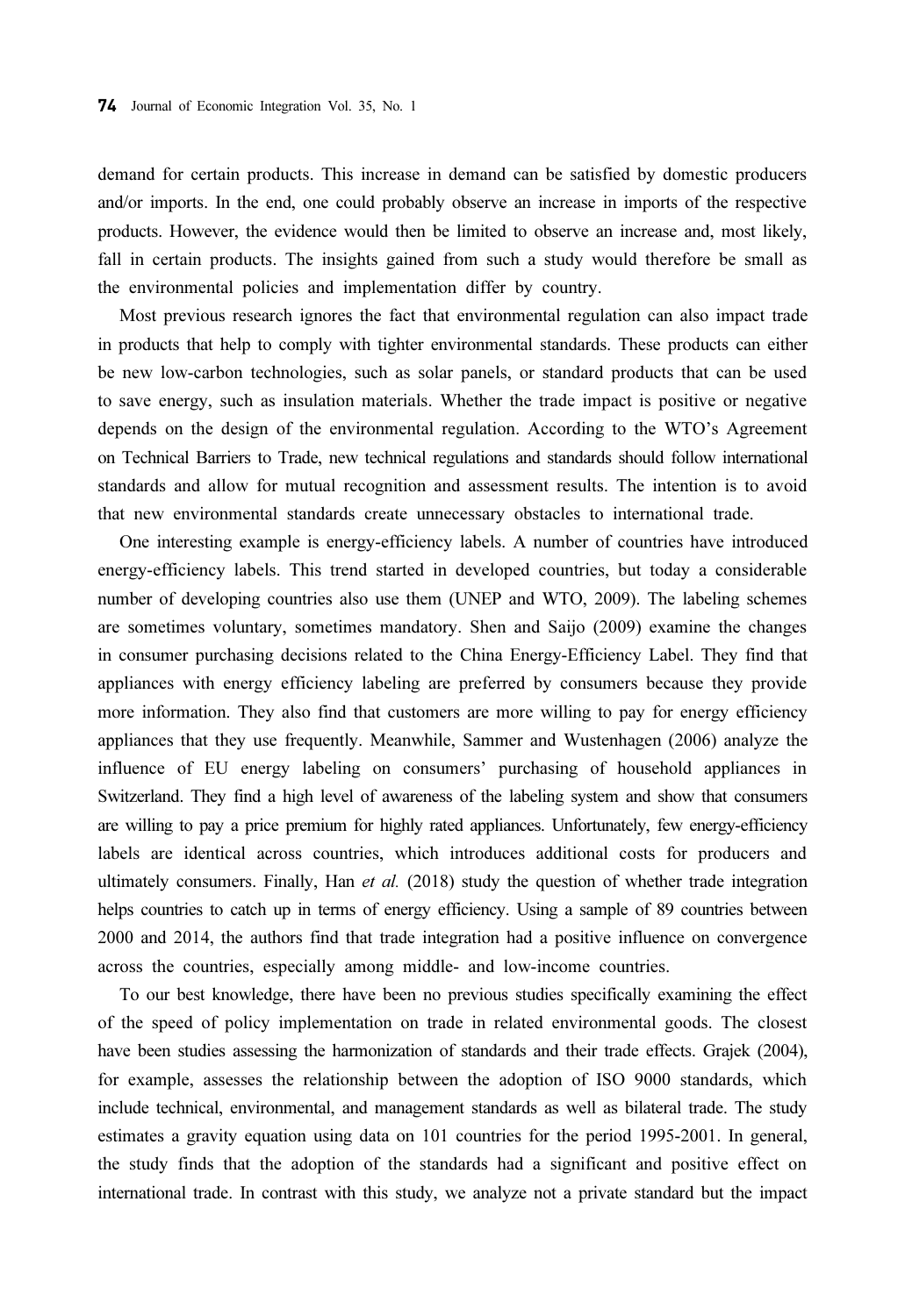of national legislation.

Another new element of our research is that we use a new measure of the actual implementation of environmental regulation. Existing studies, such as Cole and Elliott (2003), use rather crude measures of the current level of environmental regulation, without including aspects of actual implementation. Thus, our study is the first to examine the impact of different speeds of implementation of environmental regulation on trade.

### IV. Implementation of the Directive

Ecofys (2015) collected data on the gaps in the implementation of the EPBD from reports submitted to the commission by the member states. They collated statistics of the current minimum energy performance requirements of each member state and compared them to the cost-optimal levels. In other words, they calculated the difference between the current legally binding levels of energy efficiency in each member state and the levels required by the EPBD.

Overall, they evaluated the gaps in 10 categories: new construction of (1) single-family buildings, (2) multi-family buildings, and (3) non-residential buildings; major renovations of (4) single-family buildings, (5) multi-family buildings, and (6) non-residential buildings; and, finally, renovations at the elemental level for (7) walls, (8) roofs, (9) windows, and (10) floors.

All EU member states except for Greece and the Netherlands submitted reports to the commission. The reports do not all cover all 10 categories, and, therefore, Ecofys was unable to include some countries in the corresponding rankings. If we had included only the member states for which data in all categories are available, the sample would be reduced to 12 countries. In order to avoid such a sharp drop in sample size, we calculated the weighted average across all categories, adjusting for the number of categories for which data are available. Applying this approach, we were able to form a rating for each member state (except for Greece and the Netherlands), reflecting strong or weak performance with regards to implementation. The results of our calculations are listed in Table 1. A low implementation score indicates the member state achieved a high level of implementation. Conversely, a higher score indicates a weak implementer.

In order to have an alternative measurement for the degree of implementation, we develop an ordinal ranking based on the Ecofys (2015) data. In order to do so, we first rank the EU member countries based on their performance across the following categories: performance in implementation with respect to new constructions, major renovations, and building elements for single-family buildings, multi-family buildings, and non-residential buildings. Using these category-specific rankings based on the implementation of the directive, we assigned and aggregated simple descending scores based on the ranking orders and used these to construct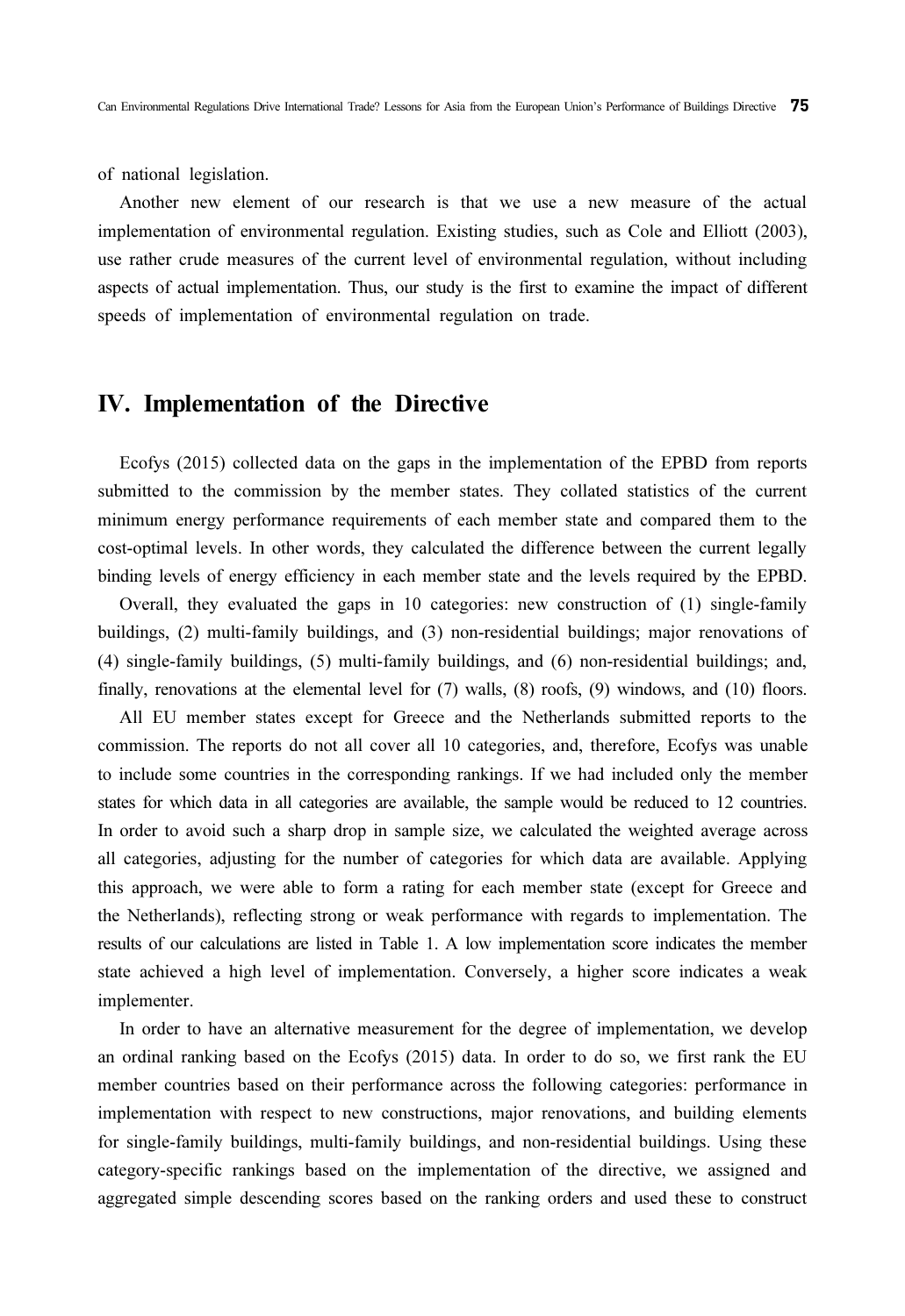#### 76 Journal of Economic Integration Vol. 35, No. 1

an implementation index based on the rankings. These are shown in Table 1 as the implementation rank scores.

| Country        | Implementation Gap Score | Implementation Rank Score |
|----------------|--------------------------|---------------------------|
| Austria        | 40.6                     | 7.3                       |
| Belgium        | 31.6                     | 6.7                       |
| Bulgaria       | 5.3                      | 8.7                       |
| Croatia        | 53.0                     | 8.4                       |
| Cyprus         | 25.2                     | 15.0                      |
| Czech Republic | 0.0                      | 12.2                      |
| Denmark        | $-2.0$                   | 14.0                      |
| Estonia        | 0.5                      | 14.8                      |
| Finland        | 7.1                      | 12.5                      |
| France         | 1.2                      | 14.5                      |
| Germany        | $0.0\,$                  | 14.4                      |
| Hungary        | 38.9                     | 6.5                       |
| Ireland        | 43.9                     | 7.3                       |
| Italy          | 18.7                     | 10.9                      |
| Latvia         | 33.9                     | 7.7                       |
| Lithuania      | 49.2                     | 5.5                       |
| Luxembourg     | 10.0                     | 11.1                      |
| Malta          | 57.8                     | 5.7                       |
| Poland         | 49.4                     | 5.0                       |
| Portugal       | $-6.0$                   | 12.2                      |
| Romania        | 24.8                     | 8.3                       |
| Slovakia       | 59.3                     | 4.4                       |
| Slovenia       | 9.0                      | 10.8                      |
| Spain          | $-11.8$                  | 14.7                      |
| Sweden         | 5.6                      | 12.6                      |
| United Kingdom | $-18.8$                  | 20.3                      |

Table 1. Implementation scores by country

(Note) The ranking valuation was scored based on the Ecofys (2015) rankings by evaluation category for each EU Member State.

(Source) Authors.

## V. Empirical Analysis

The EPBD has the objective of substantially lowering energy consumption in the EU. Although all EU members were required to transpose the directive into national law by 2012, the speed of implementation differed among the member states. Ecofys (2015) was tasked with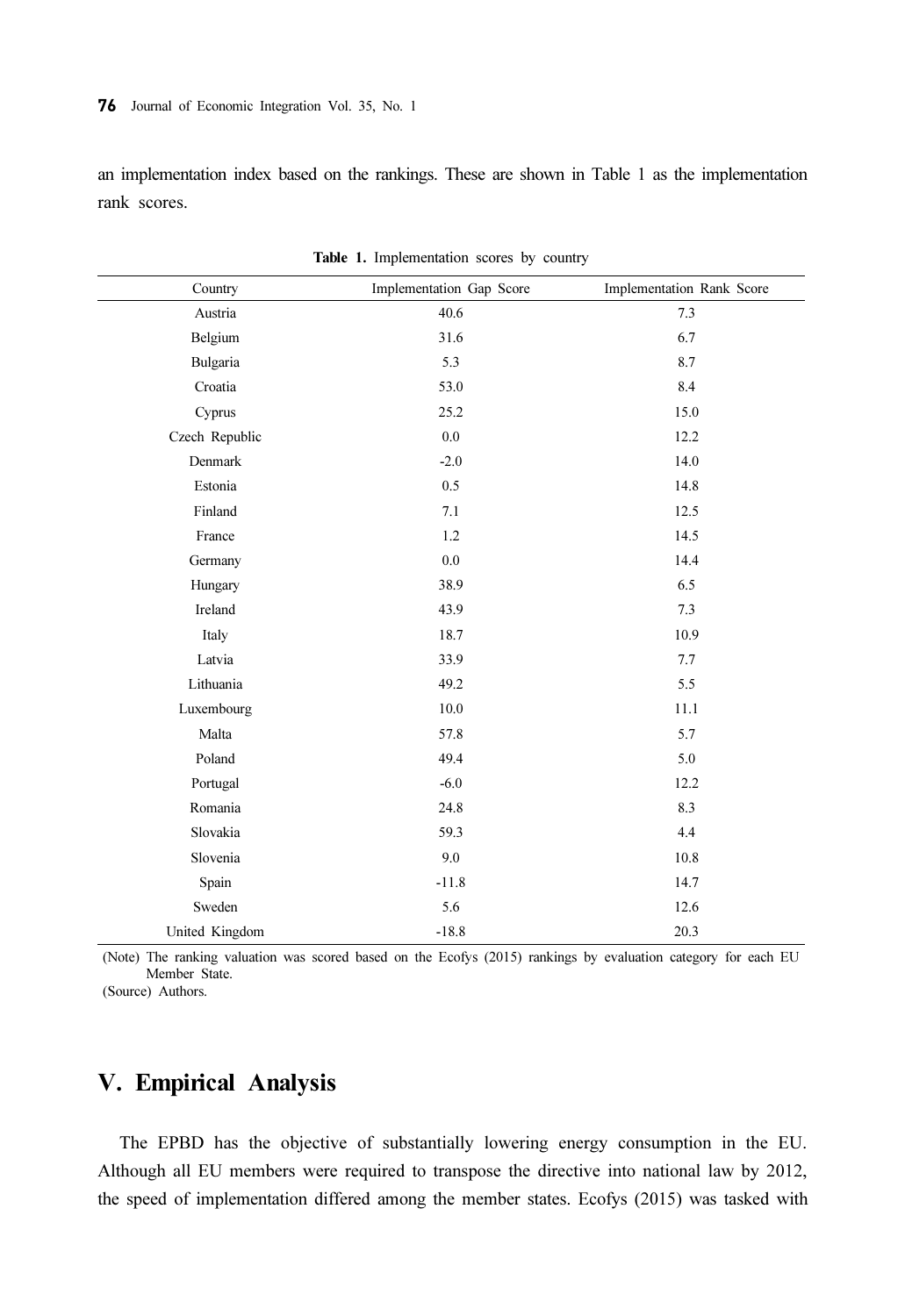evaluating the implementation progress of the directive. Their report shows that progress varied substantially across EU member states depending on the type of building and the measure used.

The differences in implementation speed allow us to study an interesting situation. In theory, the implemented EU legislation should have had a direct impact on the product markets of member states, including international trade. Products required for energy efficiency savings, either directly through lower energy consumption or indirectly through helping to save energy, should have experienced a growth in demand. The demand, in turn, should have been satisfied through higher domestic production or imports.

If all EU member states had implemented at the same speed and made all adjustments by January 2013, then we could expect to see an increase in demand for the products before and shortly after the implementation. This would translate into higher imports from within and outside of the EU. In the medium run, international trade would probably have stabilized at a higher level as the more energy-efficient technologies faced lasting higher demand. However, in the long run, new technologies might have replaced the older products, leading to a fall in trade.

This case, however, remains hypothetical because the member states implemented at different speeds. The research question is, therefore, different and maybe even more interesting: Do differences in implementation speed have an impact on the trade performance of EU member states? In other words, does slower implementation result in lower imports of energy efficient-technology?

In order to identify the trade effect described above, we need to study trade in specific products that can be directly linked to the adoption of energy-efficiency targets. Products that fulfill the requirements of other EU directives, such as the ecodesign or energy efficiency labeling requirements, are less interesting to analyze because although these regulations are mandatory, they do not lead to the sudden replacement of older products that do not fulfill the more stringent standards. More interesting from an analytical point of view are the energy-related products that are required to fulfill certain new energy-efficiency criteria. The EPBD establishes certain energy efficiency standards for buildings that can only be achieved by upgrading the insulation of existing buildings or through using better insulation for new buildings. More insulation translates into more demand for insulation products and hence more trade. The objective of this section is to analyze empirically whether we find such effects in the EU. Our analysis is unique in including data on the gaps in the implementation of the directive, an approach that to our knowledge has not been explored in the related literature. This allows us to examine how trade responds based on the implementation performance of importers and exporters.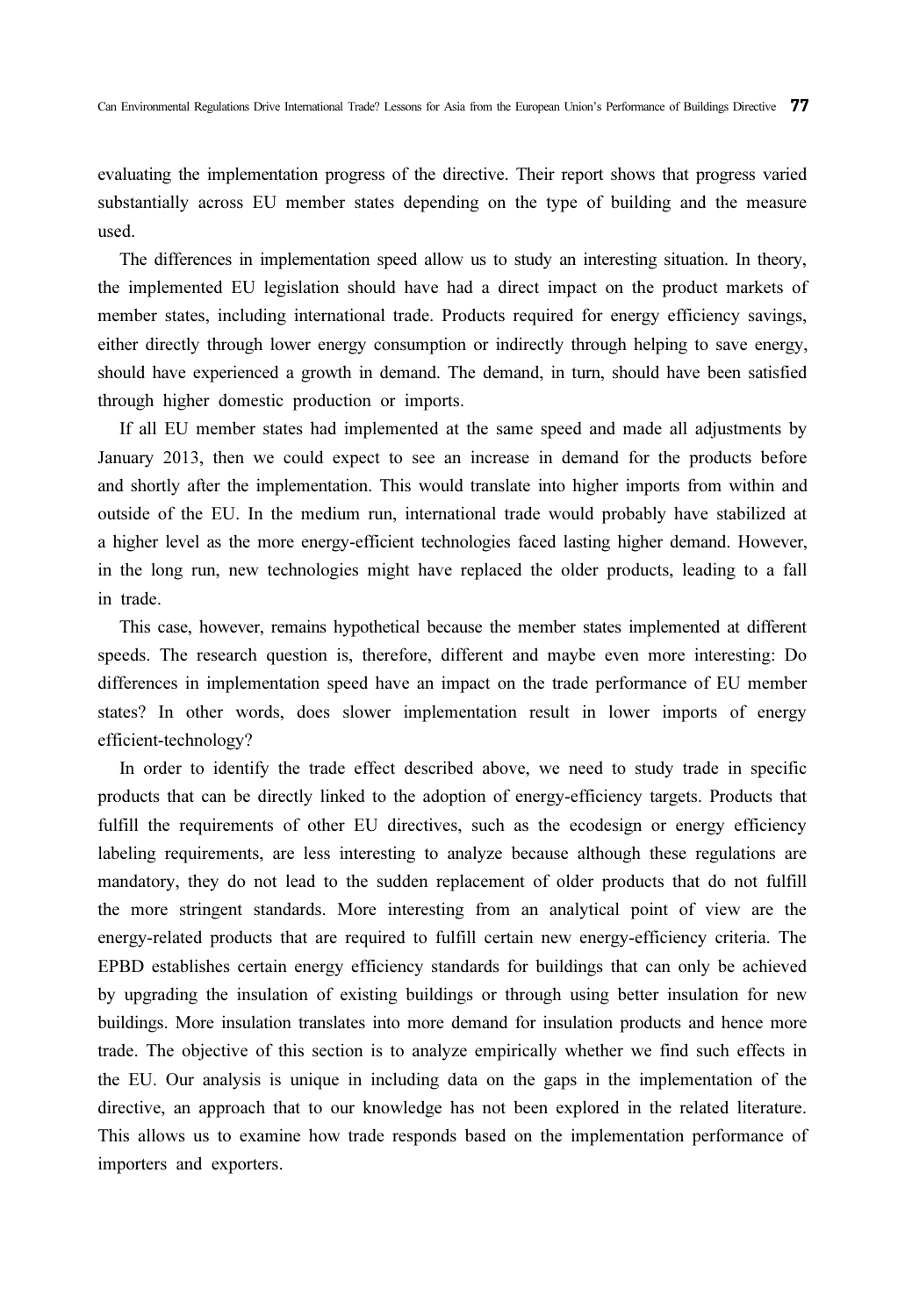### A. Data

As the directive had a transposition deadline of 9 July 2012, we examine pooled data for the time period from 2012 to 2015 (for which the latest data is available).

The data on nominal bilateral import flows and unit values (in euros) are from the UN Comtrade database for four types of insulation products:

i. buildings insulation materials, particularly rock wool (HS 680610),

- i. insulating materials and articles (HS 680690),
- ii. multiple-walled insulating units of glass (HS 700800), and
- iii. glass-fiber insulation products (HS 701939).

These products were chosen as their use helps to lower carbon dioxide emissions and increase the energy efficiency of buildings. All four products contribute to energy savings for space heating, which accounts for the majority of energy consumption in households across all member states, with large shares among most of the colder countries. On average, space heating accounts for about two-thirds of household energy consumption in the EU (Odyssee-Mure 2015).

In addition to the importance of the aforementioned products for the implementation of the EPBD, the products have the advantage of being almost entirely single-use products. In other words, the majority of the imported products will be used for the insulation of buildings. Hence, these products should be suitable for capturing the trade of low-carbon products in response to the EU's introduction of the directive (Vossenaar 2010).2) Finally, insulation is mentioned explicitly in the directive.

Overall, we have data on trade flows for four years spanning from 2012 to 2015 for 28 importing EU countries and 58 exporting countries (including the 28 EU countries).3) Data on the distances between countries, whether the countries share a colonial link, whether they have a common official language, and whether they share a border are from CEPII, and GDP are obtained from the CEPII-CHELEM database

For our analysis, we first estimate the model using the data from Ecofys on the implementation gaps for each member state using pooled ordinary least square (OLS) and Poisson estimators. We follow up by estimating the model by commodity. Finally, we produce a ranking of the countries based on their implementation gaps and use this ranking to assign an implementation score for each country-this provides an alternative indicator showing whether the countries are good or bad implementers.

<sup>2)</sup> Other goods classified in the HS system that could contribute to the fight against climate change might be used for different purposes. For example, masts, commonly used for wind turbines, can be used for various other purposes.

<sup>3)</sup> For the analysis, we included the sample of exporters for only those countries with some exports of the relevant products during the period. In other words, we excluded countries that did not export the insulation-related products at all during 2012-2015. Otherwise, the sample would contain a large number of zero trade flows, which are not meaningful, as some countries simply do not produce any of the four types of products included in the sample.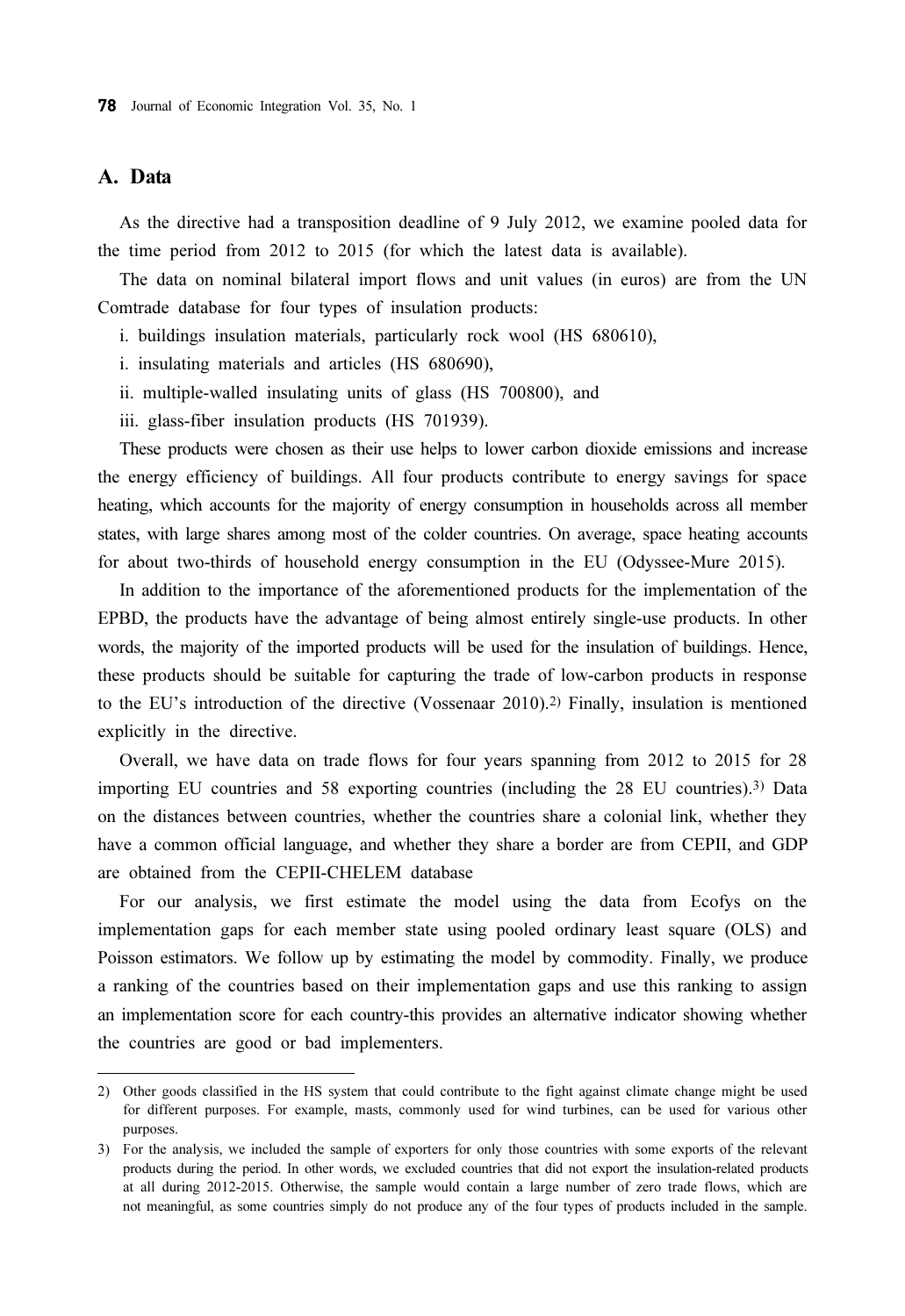Can Environmental Regulations Drive International Trade? Lessons for Asia from the European Union's Performance of Buildings Directive 79

### B. Methodology

For our empirical analysis, we use the gravity model to analyze the relationship between the trade in energy efficiency-enhancing products and the degree of implementation of the EPBD by individual EU member states. The gravity model, originally proposed by Tinbergen (1962), is an effective and widely used tool for analyzing the determinants of trade. Based on Newton's theory of gravity, It proposes a relationship where the bilateral trade flows between countries are proportional to the size (GDP) of the countries but inversely proportional to the distance between them. Other variables are also commonly included in the model as proxies for historical or cultural proximity. These include variables related to whether the countries share geographical borders, have a common official language, or have colonial links.

The estimated gravity equation takes the form

$$
\begin{aligned} ln M_{ij} = a_0 + a_1 ln \left( g d p_i \right) + a_2 ln \left( g d p_j \right) + a_3 ln \left( dist_{ij} \right) + a_4 (comcol_{ij}) + a_5 (comlang_{ij}) + a_6 (contig_{ij}) \\ + a_7 (implement_i) + a_8 (implement_x) + a_9 (uv_i) + d_i + d_j + \epsilon_{ij} \end{aligned}
$$

where  $M_{ij}$  represents the nominal imports of country i from country j; gdp<sub>i</sub> and gdp<sub>j</sub> are the GDP of the importer and exporting countries, respectively;  $dist_{ij}$  is the geographical distance between the capital cities of country i and j;  $comcol_{ij}$  is a dummy variable that equals 1 if countries i and j have a colonial link and is 0 otherwise;  $comlang_{ij}$  is a dummy variable that equals 1 if countries i and j share a similar official language and is 0 otherwise; *contig<sub>ii</sub>* is a dummy variable that equals 1 if countries i and j share a border and is 0 otherwise; *implement<sub>i</sub>* is a measure of the level of implementation of the EPBD of the importing EU member state; and *implementex<sub>i</sub>* is a measure of the level of implementation of the EPBD of the exporting EU member state.  $d_i$  and  $d_j$  are dummy variables that denote the importing/exporting countries and the years and are included as suggested by Feenstra (2002) to capture country- and year-specific fixed effects and control for unobserved country and time characteristics.  $\varepsilon_{i,j}$  is the error term.

We include the unit value  $(uv)$  of the import trade flow, which is simply the FOB export value divided by the volume. Unit values are regularly used as a proxy for prices in empirical trade studies, e.g., Chen and Juvenal (2016), since prices are not directly observed. Unit values can only be used with highly disaggregated trade data like in our case. The unit value captures difference in import prices across countries. Higher import volumes can reduce the prices of goods due to economies of scale and increased competition. For example, Helble and Aizawa (2016) find such effects in the case of the insulin trade.

Given the fact that our data on implementation based on Ecofys (2015) is limited to one year, we are unable to make full use of the time dimension in our sample. In a first step,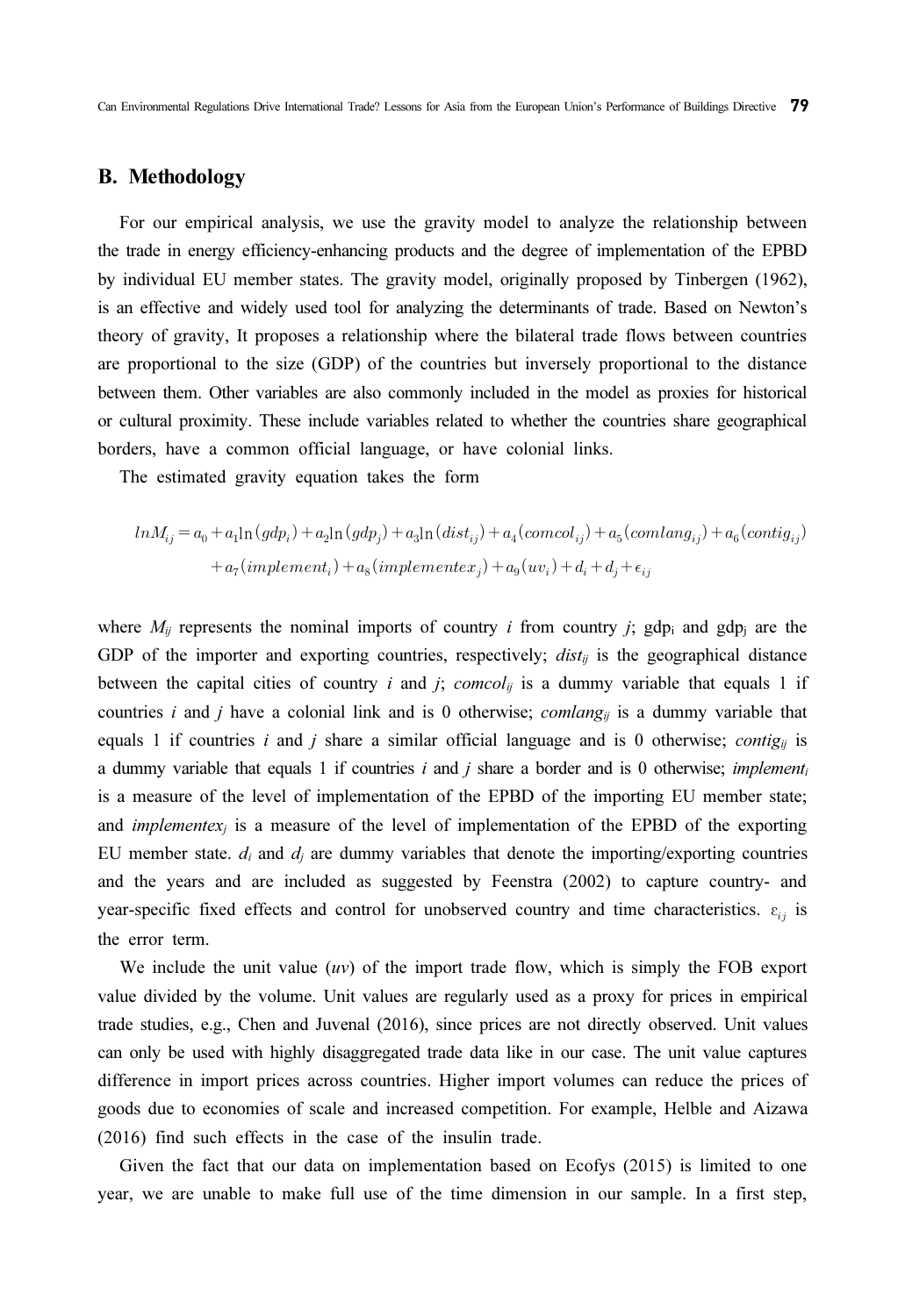we therefore run the gravity equation on the pooled set of trade data, including year and country fixed effects.

Our trade data is highly disaggregated and therefore many bilateral trade flows are zero. Santos Silva and Tenreyro (2006) propose using the Poisson pseudo-maximum likelihood (PPML) estimator to address the prominent presence of zeroes and of heteroskedasticity in bilateral trade flow data. However, the statistical software package Stata is unable to find a solution when applying the PPML estimator to our full dataset due to the very high number of zero trade flows. In our full dataset, a large share of the trade flows is zero. This is unsurprising as the production of the building materials is concentrated in a rather small number of countries worldwide.

To reduce the number of zero trade flows, we included only those countries with at least one positive export flow to the EU countries. For example, if Morocco did not export any of the four products to any EU country, it was dropped from the sample. We argue that this assumption is reasonable as zero trade flows should be included to consider the high trade costs between countries that might prohibit trade. However, in our case, since Morocco did not produce any of the materials, it would not export them even if trade costs were zero.

### C. Results

The estimation results using pooled OLS and Poisson estimators for the period 2012~2015 are shown in Table 2.

The results for the standard gravity equation variables are as expected for both estimation methods. The distance between importers and exporters is negatively associated with trade, while economic size (GDP), having colonial links, a shared border, and a common language is positively associated with trade.

Importantly, the coefficients of the variables representing the implementation gaps of the member states as importers and exporters are negative and significant at either the 5% or 1% level. This indicates that a smaller implementation gap is associated with increased trade in insulation-related products during the period. These results are consistent even when carrying out the estimation by product type (Table 3).

The coefficients for the unit values are consistently negative and highly statistically significant in the pooled regression. This suggests that more trade in environmental goods helped to lower the goods' prices. However, we cannot fully rule out the presence of endogeneity in this relationship. Overall, more comprehensive implementation has a positive effect on import volumes and possibly reduces prices.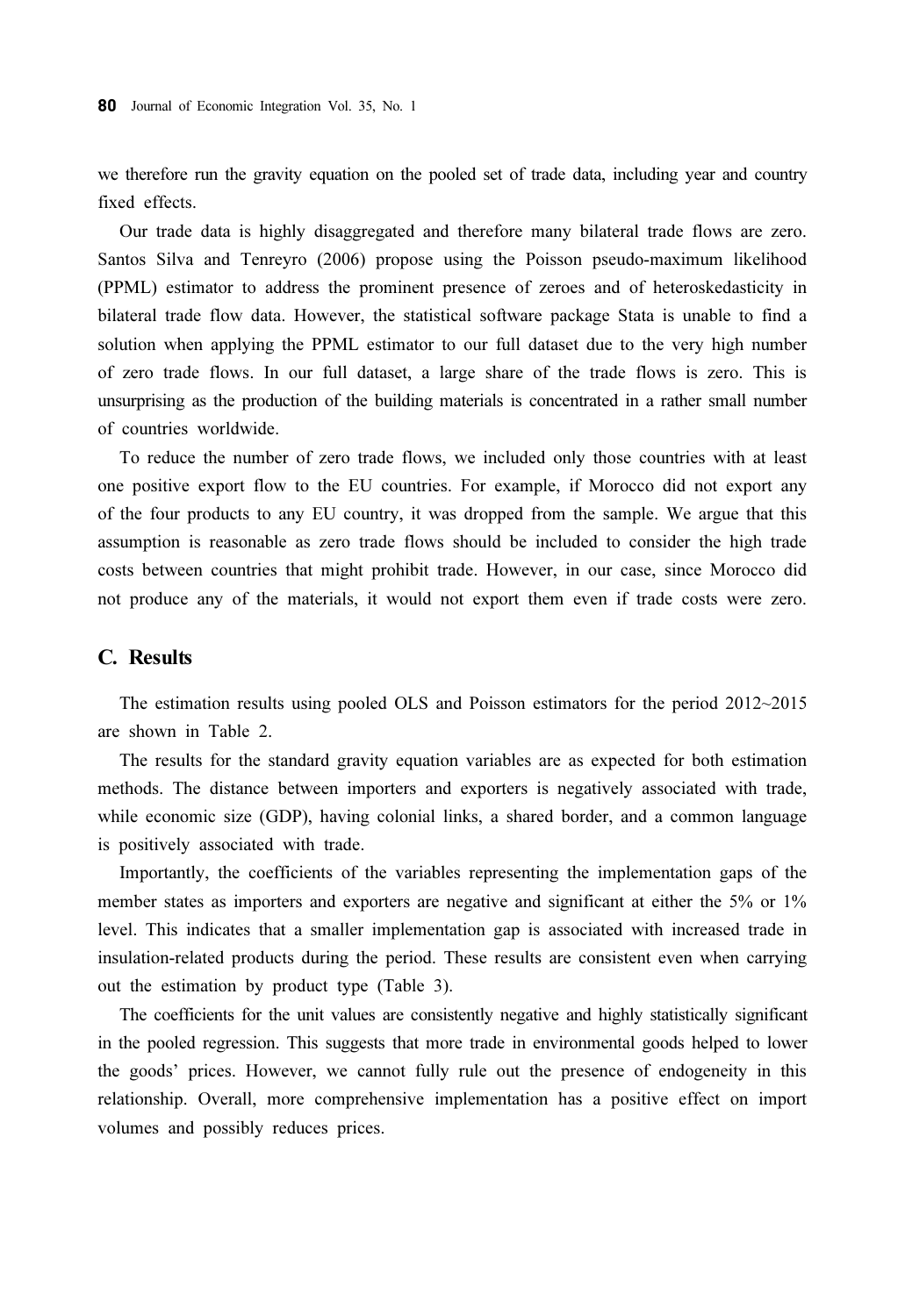| Variable                               | (i)<br>Pooled OLS | (ii)<br>Poisson | (iii)<br>Pooled OLS | (iv)<br>Poisson |
|----------------------------------------|-------------------|-----------------|---------------------|-----------------|
| In GDP importer                        | $1.11***$         | $1.13***$       | $1.13***$           | $1.12***$       |
|                                        | (0.03)            | (0.03)          | (0.03)              | (0.04)          |
| In GDP exporter                        | $1.07***$         | 1.09***         | $1.10***$           | $1.10***$       |
|                                        | (0.04)            | (0.04)          | (0.03)              | (0.04)          |
| In Distance                            | $-1.17***$        | $-1.16***$      | $-1.17***$          | $-1.17***$      |
|                                        | (0.11)            | (0.11)          | (0.11)              | (0.11)          |
| Common colony                          | 0.81              | 0.92            | 0.81                | 0.92            |
|                                        | (0.62)            | (0.69)          | (0.63)              | (0.68)          |
| Common language                        | 0.40              | $0.55**$        | 0.41                | $0.56**$        |
|                                        | (0.29)            | (0.24)          | (0.29)              | (0.26)          |
| Contiguous                             | $1.34***$         | $0.72***$       | $1.33***$           | $0.73***$       |
|                                        | (0.19)            | (0.13)          | (0.17)              | (0.15)          |
| Implementation gap score (importer)    | $-0.67***$        | $-0.70***$      |                     |                 |
|                                        | (0.11)            | (0.10)          |                     |                 |
| Implementation gap score (exporter)    | $-0.35***$        | $-0.16$         |                     |                 |
|                                        | (0.12)            | (0.11)          |                     |                 |
| In Implementation gap score (importer) |                   |                 | $-4.81***$          | $-5.06***$      |
|                                        |                   |                 | (0.84)              | (0.75)          |
| In Implementation gap score (exporter) |                   |                 | $-2.55***$          | $-1.17$         |
|                                        |                   |                 | (0.88)              | (0.83)          |
| In Unit value                          | $-0.26***$        | $-0.068$        | $-0.26***$          | $-0.068$        |
|                                        | (0.04)            | (0.08)          | (0.04)              | (0.08)          |
| $R$ -squared                           | 0.40              |                 | 0.40                |                 |
| Observations                           | 5,33              | 5,33            | 5,33                | 5,33            |

Table 2. Estimation results: implementation gaps, 2012~2015

(Notes) (i) OLS = ordinary least squares.

(ii) Robust standard errors are in parentheses. Estimated with year fixed effects (not reported). \*\*\* p<0.01, \*\*  $p<0.05$ , \*  $p<0.1$ 

(Source) Authors.

Table 3 shows the results using the Poisson estimator with imports separated into their four products groups. The implementation gap variables for the importers of the products all show a negative and statistically significant relationship. For the exporters, the coefficients are all negative, but only statistically significant for products HS 700800 and HS 701939. In general, this shows good support for the relationship that a smaller implementation gap is accompanied by increased trade, as seen in Table 2, even at the product level.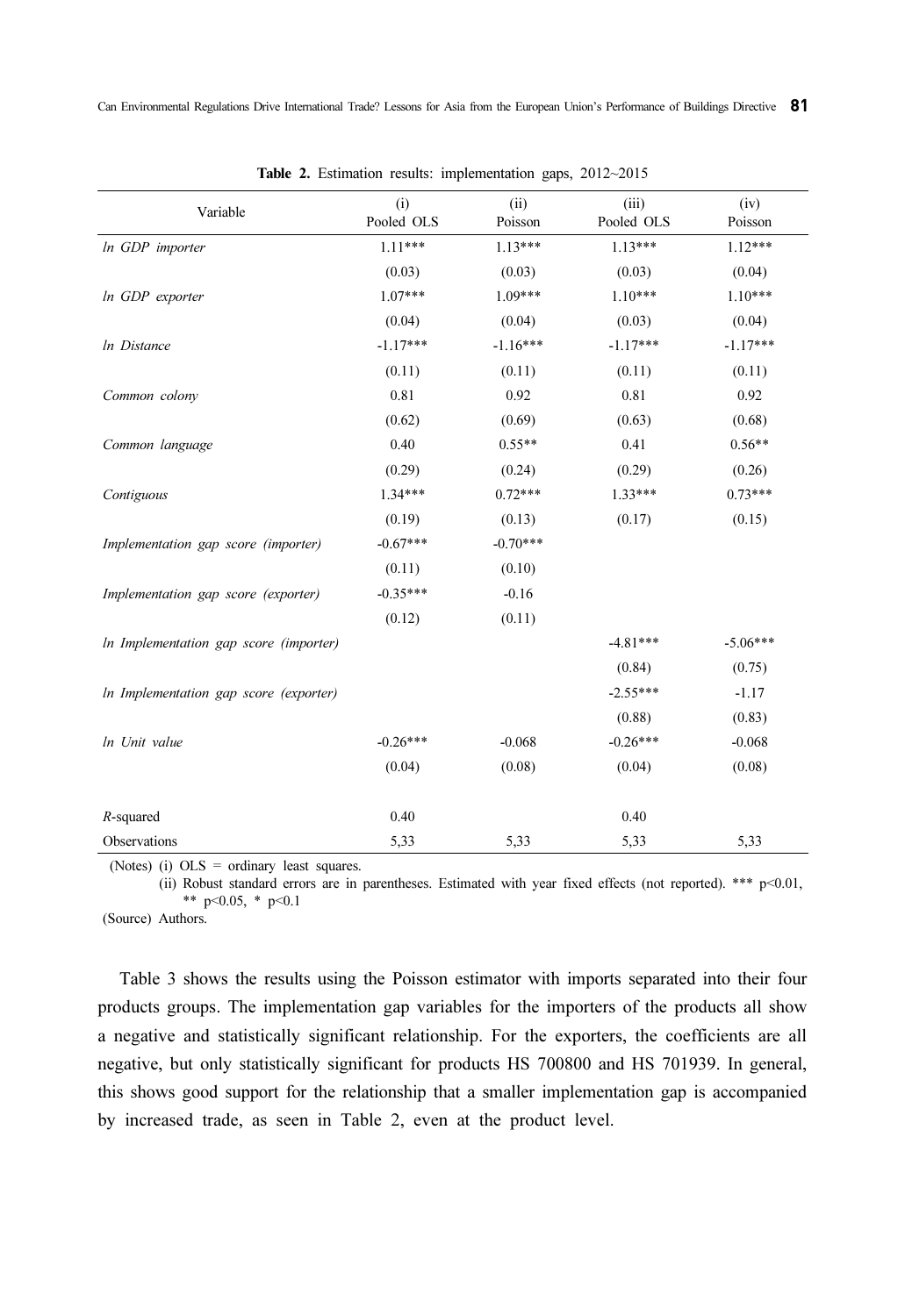| Variable                            | (i)<br>HS 680610 | (ii)<br>HS 680690 | (iii)<br>HS 700800 | (iv)<br>HS 701939 |
|-------------------------------------|------------------|-------------------|--------------------|-------------------|
| In GDP importer                     | $1.13***$        | $1.15***$         | $1.17***$          | $1.16***$         |
|                                     | (0.05)           | (0.06)            | (0.07)             | (0.06)            |
| In GDP exporter                     | $1.09***$        | $1.10***$         | $1.11***$          | $1.10***$         |
|                                     | (0.06)           | (0.05)            | (0.04)             | (0.04)            |
| <i>In Distance</i>                  | $-1.59***$       | $-1.04***$        | $-0.96***$         | $-0.87***$        |
|                                     | (0.20)           | (0.15)            | (0.18)             | (0.16)            |
| Common colony                       | $1.80**$         | $2.33***$         | 1.29               | $-1.52**$         |
|                                     | (0.83)           | (0.67)            | (0.93)             | (0.76)            |
| Common language                     | $0.74*$          | $1.11***$         | 0.56               | 0.55              |
|                                     | (0.44)           | (0.38)            | (0.44)             | (0.37)            |
| Contiguous                          | $1.03***$        | 0.24              | $1.72***$          | $0.69***$         |
|                                     | (0.26)           | (0.21)            | (0.27)             | (0.23)            |
| Implementation gap score (importer) | $-0.64***$       | $-0.46***$        | $-0.96***$         | $-0.89***$        |
|                                     | (0.16)           | (0.101)           | (0.15)             | (0.19)            |
| Implementation gap score (exporter) | 0.098            | $-0.0403$         | $-0.094$           | $-0.61***$        |
|                                     | (0.18)           | (0.14)            | (0.16)             | (0.19)            |
| In Unit value                       | $-0.16$          | $0.16*$           | $-0.08$            | $-0.29**$         |
|                                     | (0.17)           | (0.09)            | (0.08)             | (0.12)            |
|                                     |                  |                   |                    |                   |
| Observations                        | 1,407            | 1,328             | 1,205              | 1,392             |

Table 3. Poisson estimation results by product: implementation gaps, 2012~2015

(Note) Robust standard errors are in parentheses. Estimated using the Poisson estimator with country and year fixed effects (not reported). \*\*\*  $p<0.01$ , \*\*  $p<0.05$ , \*  $p<0.1$ 

(Source) Authors.

The coefficients of the unit values are negative in all four regressions and statistically significant for product HS 680690 as well as HS 701939. Without having detailed information about the structure of the industry, it is difficult to know why we observe a significant effect for some products but not for others.

Table 4 provides a robustness check by including variables of the implementation scores based on rankings of the member states by their degree of implementation. Higher scores indicate higher levels of implementation, and, as such, indicate whether a member state is a "good" or "bad" implementer. The estimation results show positive and highly significant coefficients for the importer scores and positive and mostly significant coefficients for the exporter scores. Meanwhile, Table 5 estimates the data by product and again indicates positive and significant relationships between importer implementation scores and imports for each of the products. The unit value coefficients for both tables are also consistent with the previous results, showing, generally, that the unit values as trade volume increases.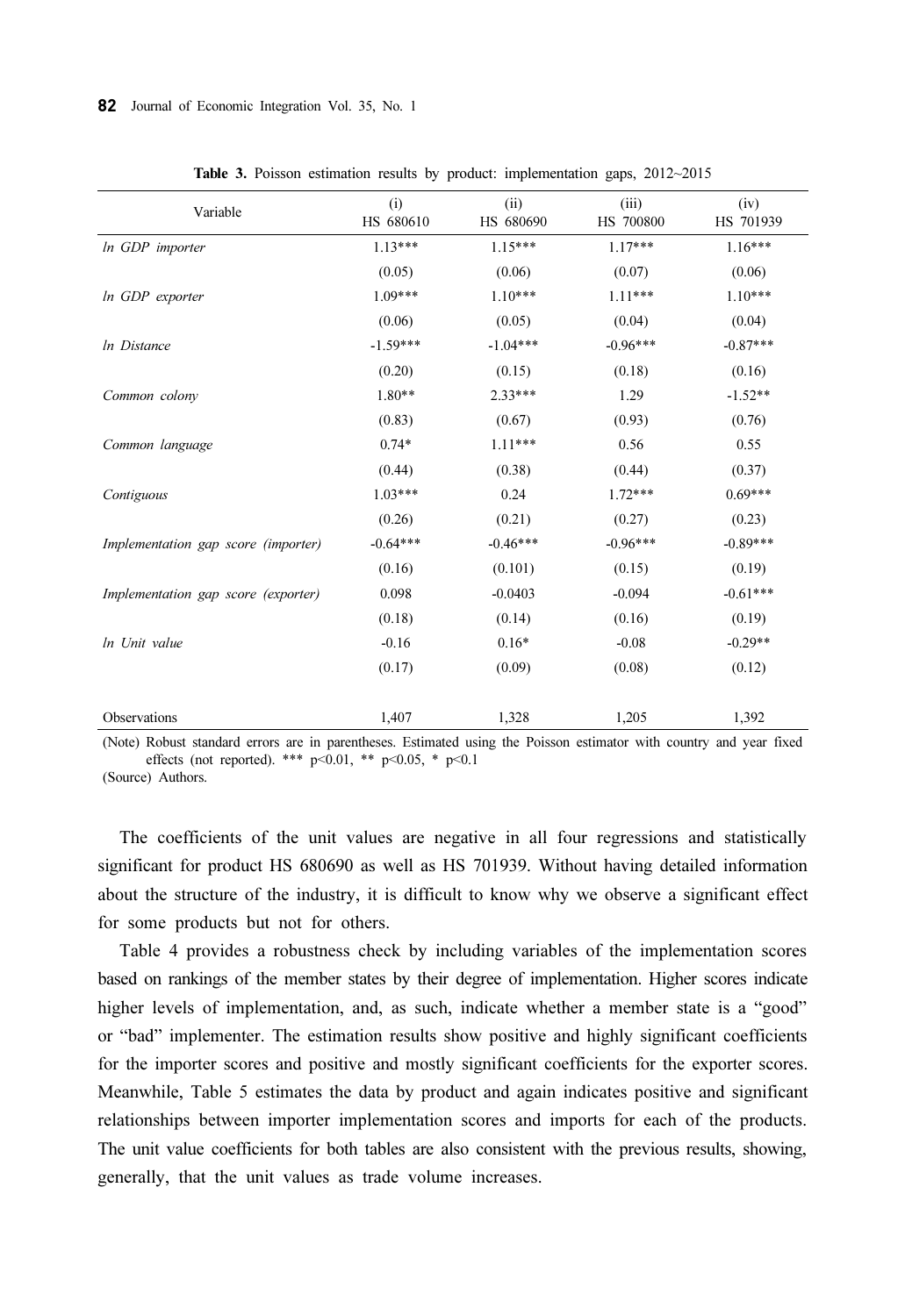These findings corroborate the results in Tables 2 and 3 and strongly suggest that a high level of implementation of the EPBD as a regional policy is associated with increased trade in low-carbon or energy efficiency-enhancing products. This has important implications for the interaction between regional policies for promoting energy efficiency and the uptake of environmental goods and low-carbon products.

| Variable                                | (i)<br>Pooled OLS | (ii)        | (iii)       | (iv)        |
|-----------------------------------------|-------------------|-------------|-------------|-------------|
|                                         |                   | Poisson     | Pooled OLS  | Poisson     |
| In GDP importer                         | $1.10***$         | $1.13***$   | $1.15***$   | $1.16***$   |
|                                         | (0.02)            | (0.03)      | (0.04)      | (0.05)      |
| In GDP exporter                         | $1.07***$         | 1.08***     | $1.14***$   | $1.15***$   |
|                                         | (0.03)            | (0.04)      | (0.05)      | (0.03)      |
| In Distance                             | $-1.156***$       | $-1.150***$ | $-1.167***$ | $-1.077***$ |
|                                         | (0.110)           | (0.106)     | (0.123)     | (0.120)     |
| Common colony                           | 1.015             | $1.301**$   | 1.328**     | $1.237**$   |
|                                         | (0.623)           | (0.639)     | (0.648)     | (0.613)     |
| Common language                         | 0.394             | $0.493**$   | 0.453       | $0.510**$   |
|                                         | (0.280)           | (0.239)     | (0.315)     | (0.255)     |
| Contiguous                              | $1.279***$        | $0.730***$  | $1.243***$  | $0.746***$  |
|                                         | (0.201)           | (0.167)     | (0.230)     | (0.180)     |
| In Implementation rank score (importer) |                   |             | 8.328***    | 7.610***    |
|                                         |                   |             | (1.439)     | (1.331)     |
| In Implementation rank score (exporter) |                   |             | $4.733***$  | 2.755**     |
|                                         |                   |             | (1.590)     | (1.383)     |
| Implementation rank score (importer)    | $0.218***$        | $0.218***$  |             |             |
|                                         | (0.0374)          | (0.0348)    |             |             |
| Implementation rank score (exporter)    | $0.103***$        | 0.0476      |             |             |
|                                         | (0.0341)          | (0.0325)    |             |             |
| In Unit value                           | $-0.317***$       | $-0.0963$   | $-0.293***$ | $-0.224***$ |
|                                         | (0.046)           | (0.080)     | (0.051)     | (0.078)     |
| $R$ -squared                            | 0.428             |             | 0.423       |             |
| Observations                            | 5,085             | 5,085       | 4,035       | 4,035       |

Table 4. Estimation results: implementation scores based on rankings, 2012~2015

(Notes) (i) OLS = ordinary least squares.

(ii) Robust standard errors are in parentheses. Estimated with year fixed effects (not reported). \*\*\* p<0.01, \*\* p<0.05, \* p<0.1

(Source) Authors.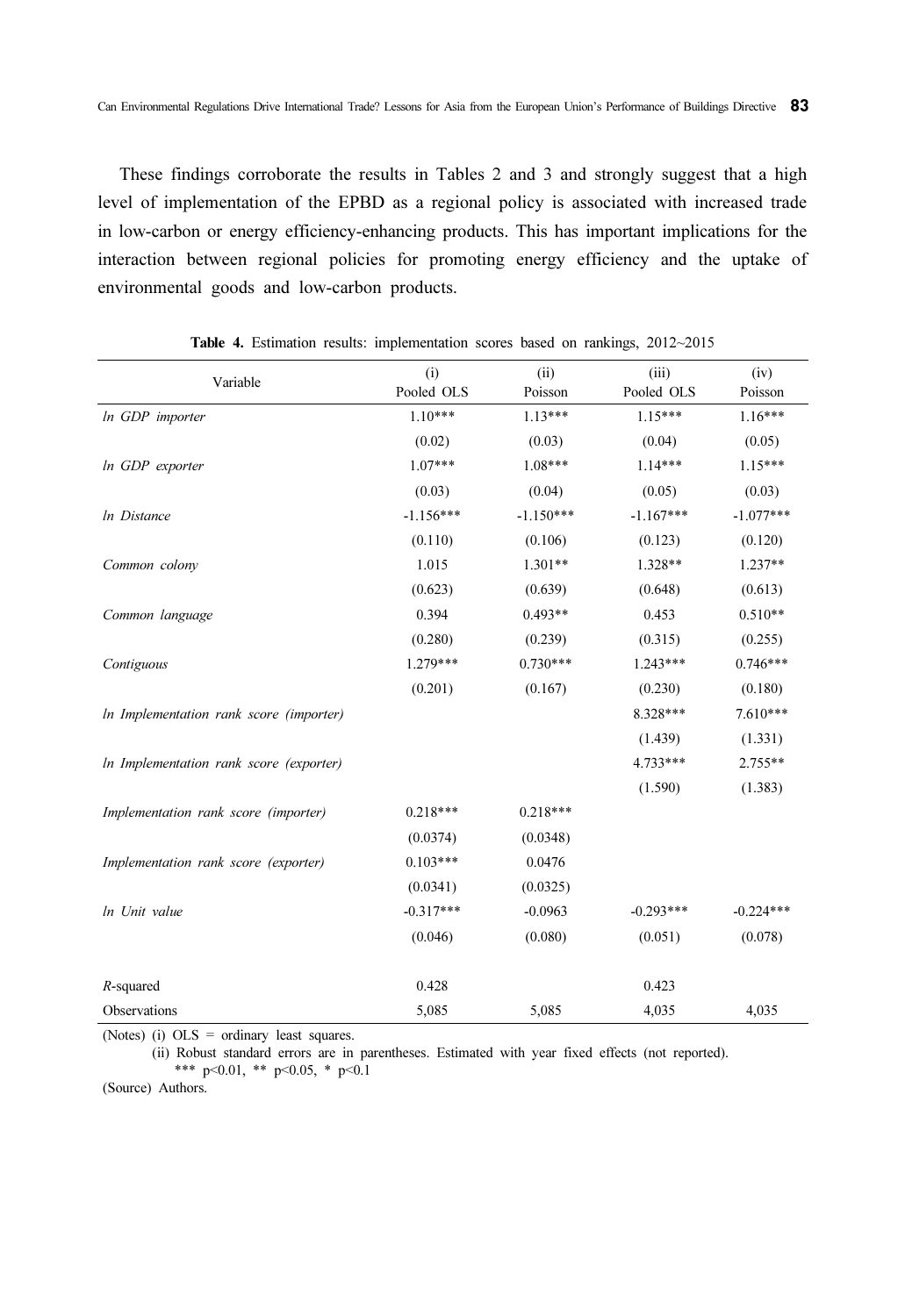| Variable                             | (i)<br>HS 680610 | (ii)<br>HS 680690 | (iii)<br>HS 700800 | (iv)<br>HS 701939 |
|--------------------------------------|------------------|-------------------|--------------------|-------------------|
| In GDP importer                      | $1.15***$        | $1.16***$         | $1.14***$          | $1.18***$         |
|                                      | (0.05)           | (0.06)            | (0.03)             | (0.06)            |
| In GDP exporter                      | $1.03***$        | $1.01***$         | $1.03***$          | $1.04***$         |
|                                      | (0.03)           | (0.02)            | (0.03)             | (0.03)            |
| In Distance                          | $-1.360***$      | $-1.100***$       | $-0.954***$        | $-0.937***$       |
|                                      | (0.165)          | (0.152)           | (0.155)            | (0.169)           |
| Common colony                        | $2.186***$       | 2.890***          | 1.148              | $-1.052$          |
|                                      | (0.758)          | (0.667)           | (0.915)            | (0.758)           |
| Common language                      | 0.684            | $1.295***$        | 0.526              | 0.289             |
|                                      | (0.435)          | (0.372)           | (0.396)            | (0.381)           |
| Contiguous                           | $1.041***$       | 0.0675            | $1.735***$         | $0.853***$        |
|                                      | (0.255)          | (0.217)           | (0.288)            | (0.276)           |
| Implementation rank score (importer) | $0.195***$       | $0.129***$        | $0.297***$         | $0.281***$        |
|                                      | (0.0551)         | (0.0307)          | (0.0514)           | (0.0568)          |
| Implementation rank score (exporter) | $-0.0455$        | 0.0116            | 0.0365             | $0.192***$        |
|                                      | (0.0429)         | (0.0388)          | (0.0463)           | (0.0549)          |
| In Unit value                        | $-0.262*$        | $0.181**$         | $-0.113$           | $-0.279**$        |
|                                      | (0.138)          | (0.0891)          | (0.0693)           | (0.118)           |
|                                      |                  |                   |                    |                   |
| Observations                         | 1,323            | 1,259             | 1,141              | 1,362             |

Table 5. Poisson estimation results by product: implementation scores based on rankings, 2012~2015

(Notes) Robust standard errors are in parentheses. Estimated using the Poisson estimator with country and year fixed effects (not reported). \*\*\*  $p<0.01$ , \*\*  $p<0.05$ , \*  $p<0.1$ 

(Source) Authors.

### VI. Lessons for Asia and the Pacific

Most countries in Asia and the Pacific have signed and ratified the 2015 Paris Agreement, thereby submitting their intended nationally determined contributions (INDCs) to fight climate change. Table 6 gives an overview of the INDCs of selected countries in Asia. Most national emissions reduction targets are considerable, especially for developing countries with currently high economic growth rates, such as the Philippines or Vietnam. Given the expected continued economic growth of the region, substantive efforts will be needed to achieve these targets, and these efforts should work on the same three fronts as the EU: (i) a reduction of greenhouse gas emissions, (ii) an increase in the share of renewable energy, and (iii) improvements in energy efficiency.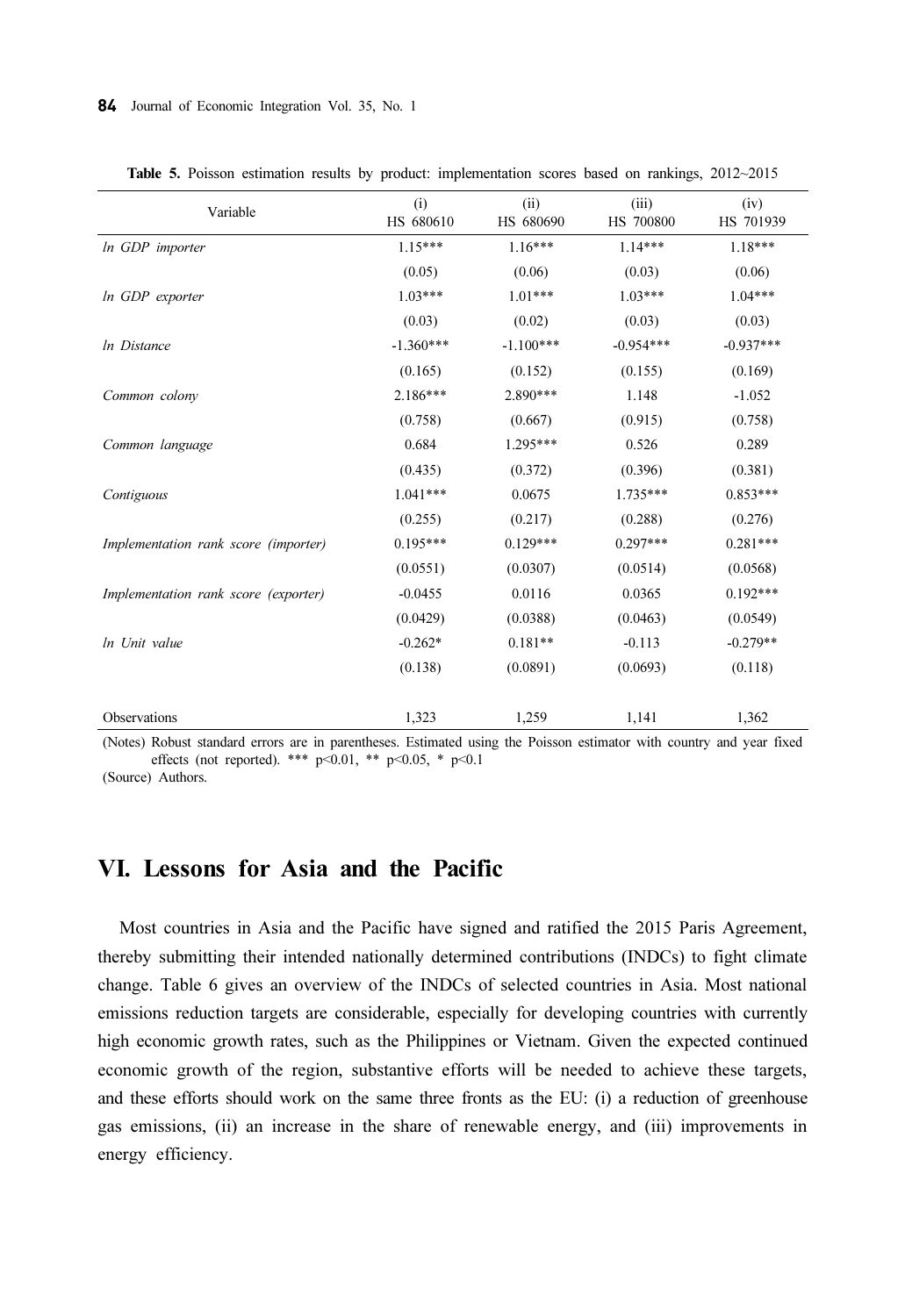| Country                          | <b>INDC</b> Target                                         | Country              | <b>INDC</b> Target                                                            |
|----------------------------------|------------------------------------------------------------|----------------------|-------------------------------------------------------------------------------|
| Brunei<br>Darussalam             | Reduce total energy consumption by 63%<br>by $2035$        | Malaysia             | 35% in emission intensity of base year<br>GDP and conditional 45% (ref. 2005) |
| Cambodia                         | Conditional 27% by 2030 (ref. BAU)                         | Philippines          | Conditional 70% by 2030 (ref. BAU)                                            |
| People's<br>Republic<br>of China | $60\% - 65$ % per unit of GDP by 2030<br>(ref 2005)        | Republic<br>of Korea | 37% by 2030 (ref. BAU)                                                        |
| India                            | Conditional 33%-35% per unit of GDP by<br>2030 (ref. 2005) | Singapore            | 36% by 2030 (ref. 2005)                                                       |
| Indonesia                        | 29% and conditional 41% by 2030 (ref. BAU)                 | Thailand             | 20% and conditional 25% by 2030 (ref. BAU)                                    |
| Japan                            | 26% by 2030 (ref. 2013)                                    | Vietnam              | 8% and conditional 25% by 2030 (ref. BAU)                                     |

Table 6. Intended national determined contributions for selected asian countries

(Note) BAU = business as usual, GDP = gross domestic product, INDC = intended nationally determined contribution. (Source) Authors, based on country submissions to the UNFCCC (2015).

Our paper has focused on measures to improve the energy efficiency of buildings. In Asia, this area holds considerable potential for energy savings. Due to strong economic growth and rapid urbanization, the building stock has increased dramatically in the region. For example, Beijing's physical size quadrupled from 2000 to 2009 (Jacobsen 2015). Even in economies with slower growth, additions to the building stock have been impressive. For example, in Bangkok, a third of currently existing multi-story buildings were built within the last decade (Bangkok Post 2017).

As economic growth is forecasted to continue in the near future (ADB 2017), combined with increasing populations, rising incomes, and urbanization, the building stock in Asia is expected to rapidly expand in the coming decades. In the case of the People's Republic of China (PRC), experts estimate that 40% of the country's building stock in 2030 has yet to be built (Cheng and Tong 2017).

The heating and cooling of buildings consume a large share of energy in every country in the region. As such, large potential energy savings exist in the buildings sector throughout Asia. Yet, few developing countries in the region have introduced technical regulations for buildings. The PRC issued the first building energy code in 1986 for residential buildings in the northern part of the country requiring a reduction in space heating energy consumption. In 2006, the Chinese government introduced a green building labeling system.

Energy codes can help to increase energy efficiency and lower greenhouse gas emissions. At the same time, the transition to more energy-efficient buildings comes at a cost. The corresponding compliance costs need to be carefully considered and justified to successfully achieve energy efficiency as a central part of building construction. Coordinated legislation like the EU's Performance of Buildings Directive would help inform and guide new urban constructions and lock in energy savings while reducing energy consumption in existing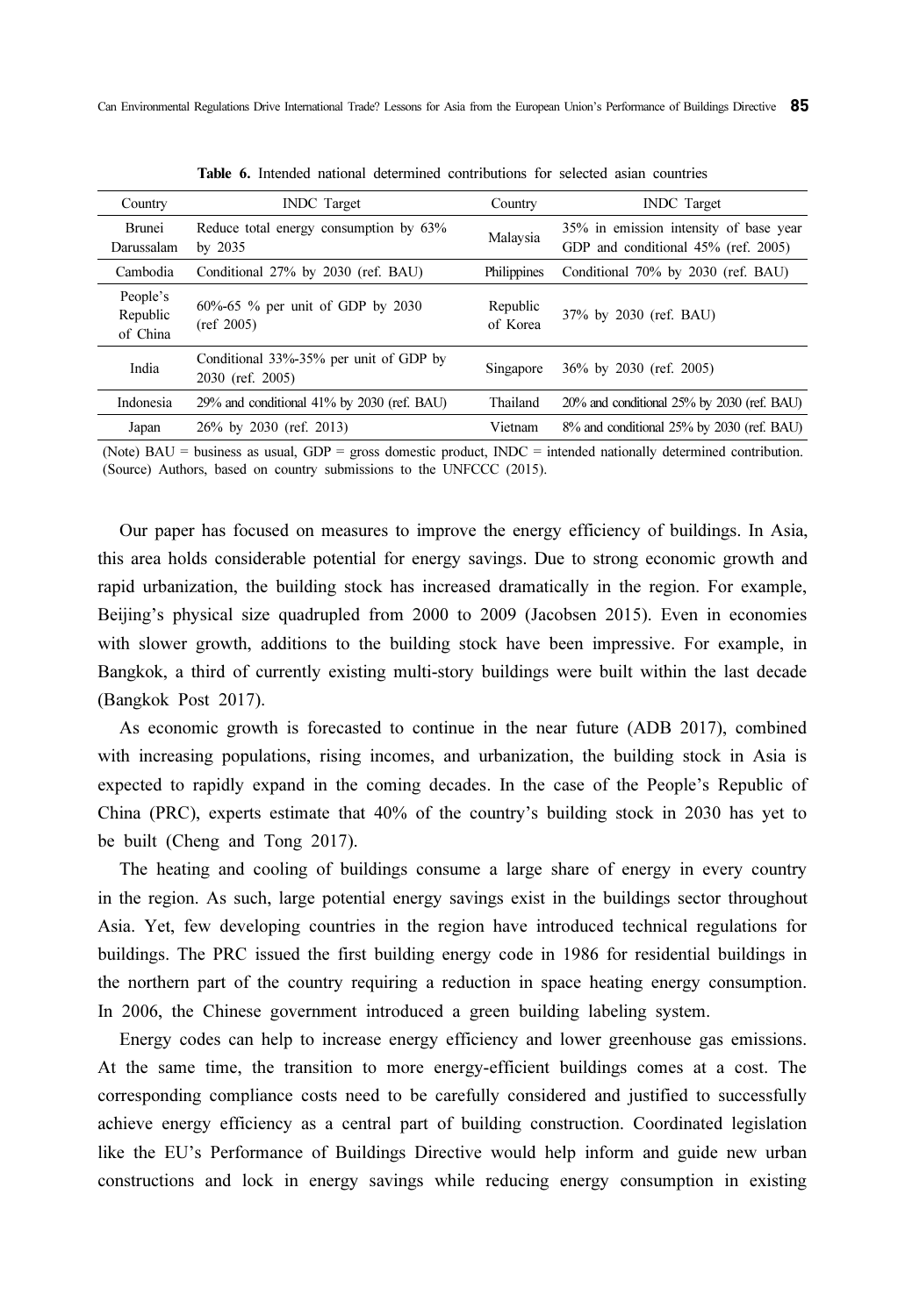#### buildings (IEA 2014).

As this paper has shown, the implementation of technical regulations on energy efficiency will also have direct effects on trade. We found that well-coordinated regulation and more rapid implementation can lead to an increase in the trade and diffusion of low-carbon technologies. However, technical regulation can also become a barrier to trade if the latter is not harmonized with international standards, thus imposing additional costs to producers.

Several developing countries in Asia are currently considering introducing energy codes for buildings. While this new legislation has the potential to improve energy efficiency, legislators need to ensure that energy codes do not unnecessarily impede trade. In the best case, developing countries in Asia will follow the example of the EU and agree on common standards. Obviously, the EU has a different level of institutional integration compared to Asia (Helble 2016). However, the Association of Southeast Asian Nations (ASEAN) could be a trusted authority for achieving establishing regional common standards. Mandatory regulations and certification schemes could be coordinated through ASEAN's Energy Management Scheme or through other energy management schemes, such as ISO 50001 (IEA 2014). Such standards would have the added benefits of raising awareness and acceptance in the region.

However, having common standards will not be enough. As the case of the EU illustrates, the implementation of existing legislation can be difficult. In developing countries, political commitment and public support are some of the main challenges in adopting energy efficiency legislation (Liu Mayer and Hogan 2010). Developing countries need to find ways to ensure full enforcement and compliance with the introduced regulations.

In the best case, common technical regulations and full implementation would result in a boost in trade of environmental goods in the region. Increased demand and trade of environmental goods would most likely also spur innovation in the area. Eventually, Asia could further improve its competitiveness in the sector relative to other regions. A well-coordinated approach to reducing energy consumption could thus become a catalyst for a win-win scenario-the introduction and implementation of new legislation would contribute to the fight against climate change as well as increase trade, innovation, and competitiveness in the region.

### VII. Conclusion

In this paper, we studied the trade effect of a directive that has been adopted at the European level and transposed into national law by the EU member states. The member states differed in their effective implementation of the law-thus, we have a case of a policy change applied to a group of countries with implementation that varies across countries. Our research objective was to study how different degrees of implementation of new environmental regulations affect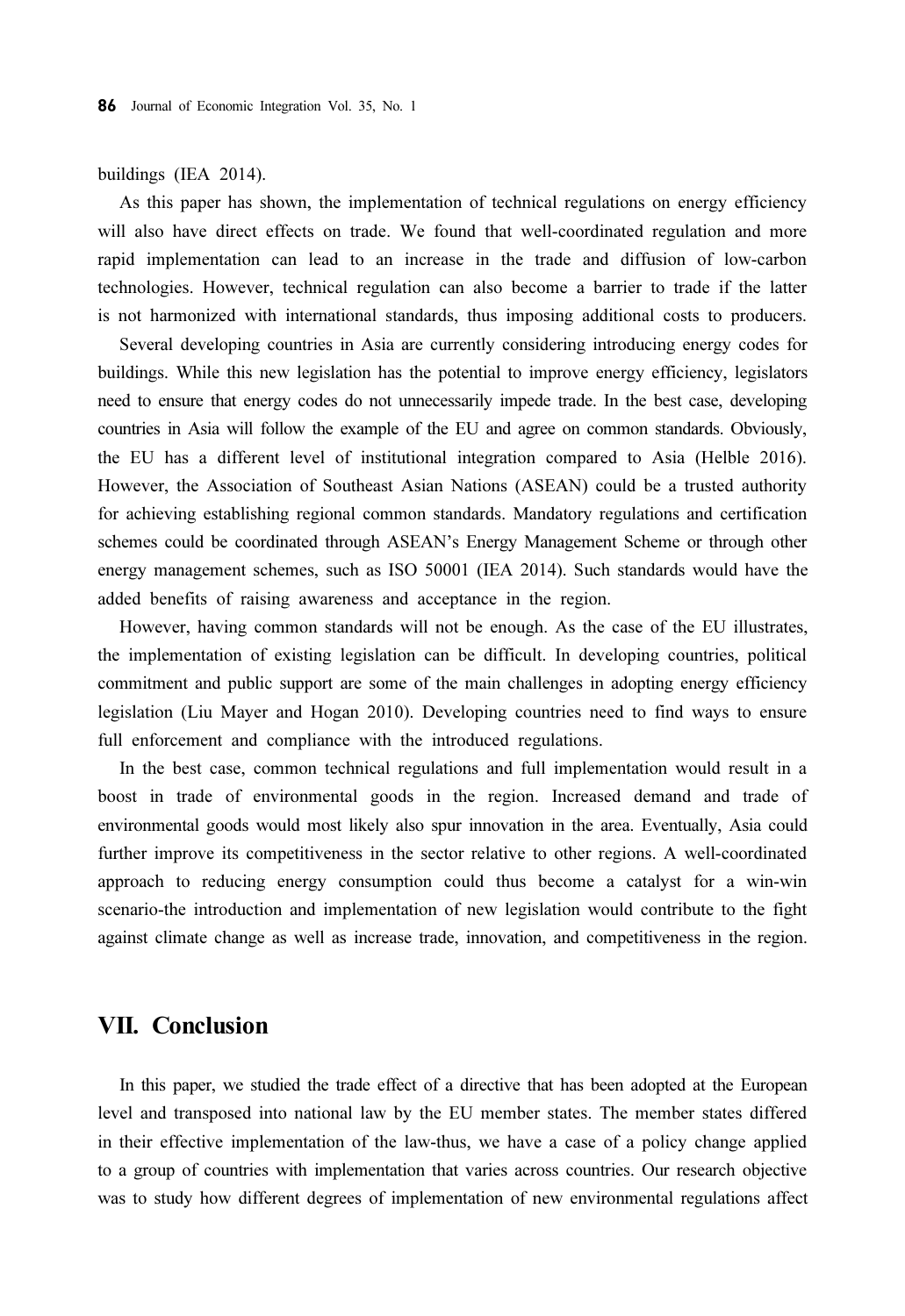trade. Analysis of our data shows that trade in related products increased, suggesting that the EPBD indeed had a profound impact on the EU market for energy-consuming and energy-related products.

The EPBD provides a prime example of regional cooperation for the promotion of low-carbon technologies based on non-market instruments. The directive started as a reaction to the European Strategy for Energy and Climate Change adopted in 2008, established the 20-20-20 targets, and is mainly intended to pull and push the market toward more energy-efficient outcomes by using non-market instruments.

Our empirical analysis highlights the potential for regional policies to promote trade in low-carbon and energy-efficient products. The findings show that trade in the examined products was positively associated with strong implementation of the EPBD following its introduction and transposition for EU member states. This has important implications for the relationship between trade and regional policies for energy-efficient goods.

While Asia continues on its path of increased economic prosperity, the region has committed to making significant contributions to lower global greenhouse gas emissions in line with the framework of the Paris Agreement. Stringent regulations to lower the energy consumption of buildings can significantly increase their energy efficiency. As the region is quickly expanding its building stock, it should be a priority to introduce such regulations.

When introducing new legislation, Asian countries should consider the impact on international trade. Harmonized or coordinated technical regulations across countries have the potential to boost trade among the Asian countries and therefore foster regional economic integration. At the same time, common regulation would spur competition, possibly leading to faster technological progress in the field. Finally, it could help create economies of scale. Since many products in Asia are produced in supply chains, having a standardized product for all markets would generate enormous economies of scale. Eventually, the consumer would benefit from better and cheaper products. In contrast, unilateral attempts that are not aligned with international standards will impede trade and result in higher costs as firms are unable to reap the economies of scale. Furthermore, companies might be less exposed to foreign competition and less promoted to innovate.

Beyond the economic benefits, having harmonized technical regulations across Asia would increase the awareness that joint efforts in the fight against climate change are more effective than individual action by countries. This growing awareness might trigger additional joint efforts by Asian countries to become greener.

Overall, collaborating on technical regulations in the area of environmental protection is an enormous, yet often underestimated, chance to transform Asia into a more competitive, prosperous, and greener region.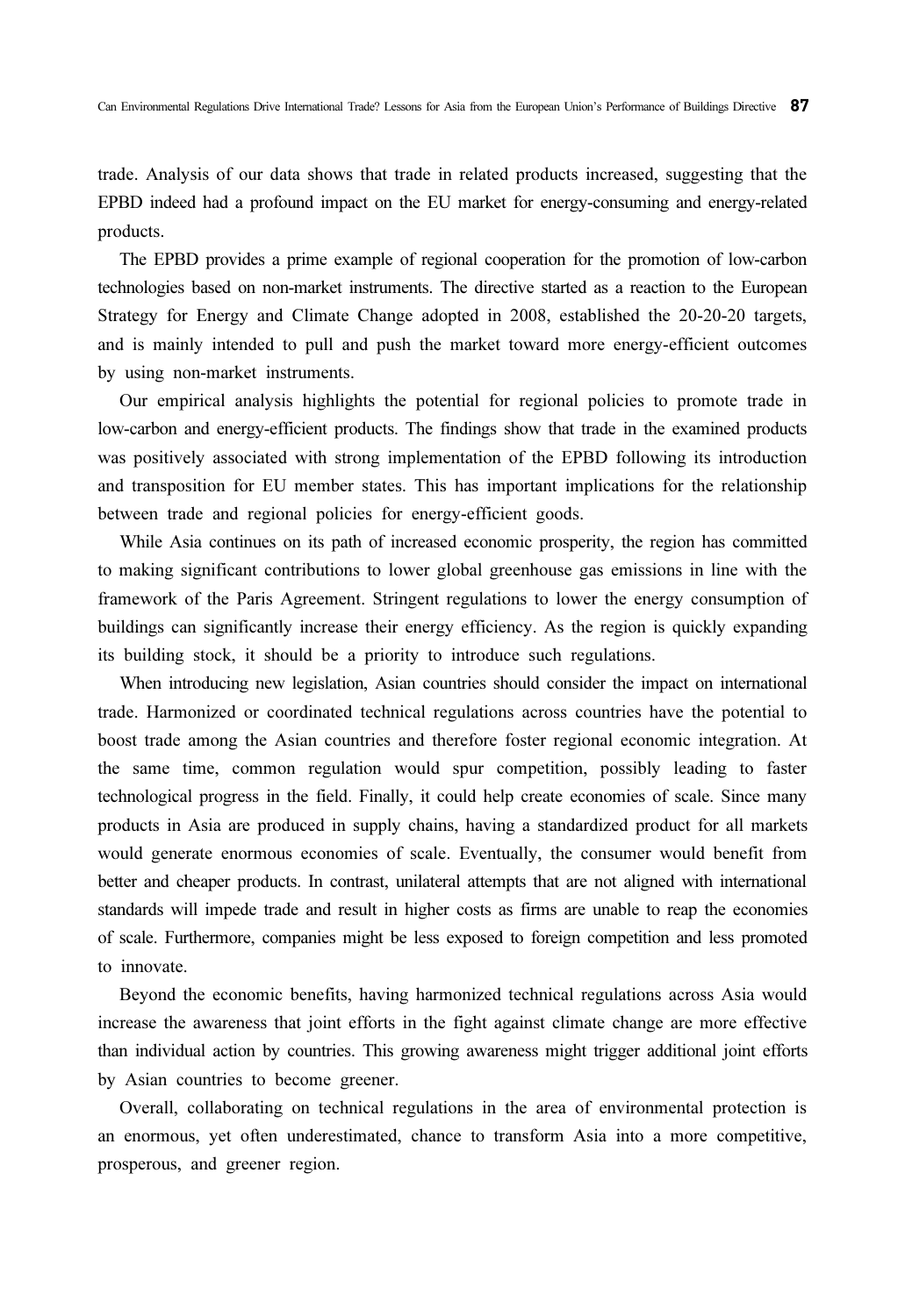### References

- Asian Development Bank (ADB) (2017). Asian Development Outlook 2017: Transcending the Middle-Income Challenge, ADB: Manila.
- Bangkok Post (2017). "5,000 Potential 'Grenfell Towers' in City, Experts Warn." 21 June.
- Chen, N., and L. Juvenal (2016). "quality, trade, and exchange rate pass-through." Journal of International Economics 100, 61-80.
- Cheng, V. S., and J. C. Tong (2017). Building sustainability in East Asia: Policy, design and people, Wiley.
- Cole, M. A., and R. J. R. Elliott (2003). "do environmental regulations influence trade patterns? Testing old and new trade theories." World Economy 26, no. 8, 1163-1186.
- Cole, M. A., R. J. R. Elliott, and T. Okubo (2014). "international environmental outsourcing." Review of World Economics 4, 1-26.
- Costantini, V., and M. Mazzanti (2012). "on the green and innovative side of trade competitiveness? The impact of environmental policies and innovation on EU exports." Research Policy 41,132-153.
- Dechezleprêtre, A, and M. Sato (2014). "The Impact of Environmental Regulations on Competitiveness." Grantham Research Institute on Climate Change and the Environment Policy Brief. http://www.lse.ac.u k/GranthamInstitute/wp-content/uploads/2014/11/Impacts\_of\_Environmental\_Regulations.pdf
- Ecofys (2015). Assessment of Cost Optimal Calculations in the Context of the EPBD: Final Report, Cologne, Germany: Ecofys.
- European Union (EU) (2009a). Directive 2009/29/EC of the European Parliament and of the Council of 23 April 2009 Amending Directive 2003/87/EC so as to Improve and Extend the Greenhouse Gas Emission Allowance Trading Scheme of the Community. http://eur lex.europa.eu/legal content/EN/ TXT/?uri=CELEX:32009L0029
- EU (2009b). Directive 2009/125/EC of the European Parliament and of the Council of 21 October 2009 Establishing a Framework for the Setting of Ecodesign Requirements for Energy-related Products. http://eur lex.europa.eu/legal content/EN/ALL/?uri=CELEX:32009L0125
- EU (2010). Directive 2010/31/EU of the European Parliament and of the Council of 19 May 2010 on the Energy Performance of Buildings. http://eurlex.europa.eu/LexUriServ/LexUriServ.do?uri=OJ:L:20 10:153:00
- EU (2012). Directive 2012/27/EU of the European Parliament and of the Council of 25 October 2012 on Energy Efficiency, Amending Directives 2009/125/EC and 2010/30/EU and Repealing Directives 2004/8/EC and 2006/32/EC. http://eur lex.europa.eu/LexUriServ/LexUriServ.do?uri=CELEX:32012L0 027:EN:PDF
- European Parliament (2002). Directive 2002/91/EC of the European Parliament and of the Council of 16 December 2002 on the Energy Performance of Buildings. http://eur-lex.europa.eu/legal-content/EN/ TXT/?uri=celex%3A32002L0091
- Feenstra, R. (2002). "border effects and the gravity equation: Consistent methods for estimation." Scottish Journal of Political Economy 49, no. 5, 491-506.
- Grajek, M. (2004). Diffusion of ISO 9000 Standards and International Trade, Discussion Paper SPII 2004-16. Berlin: Wissenschaftszentrum.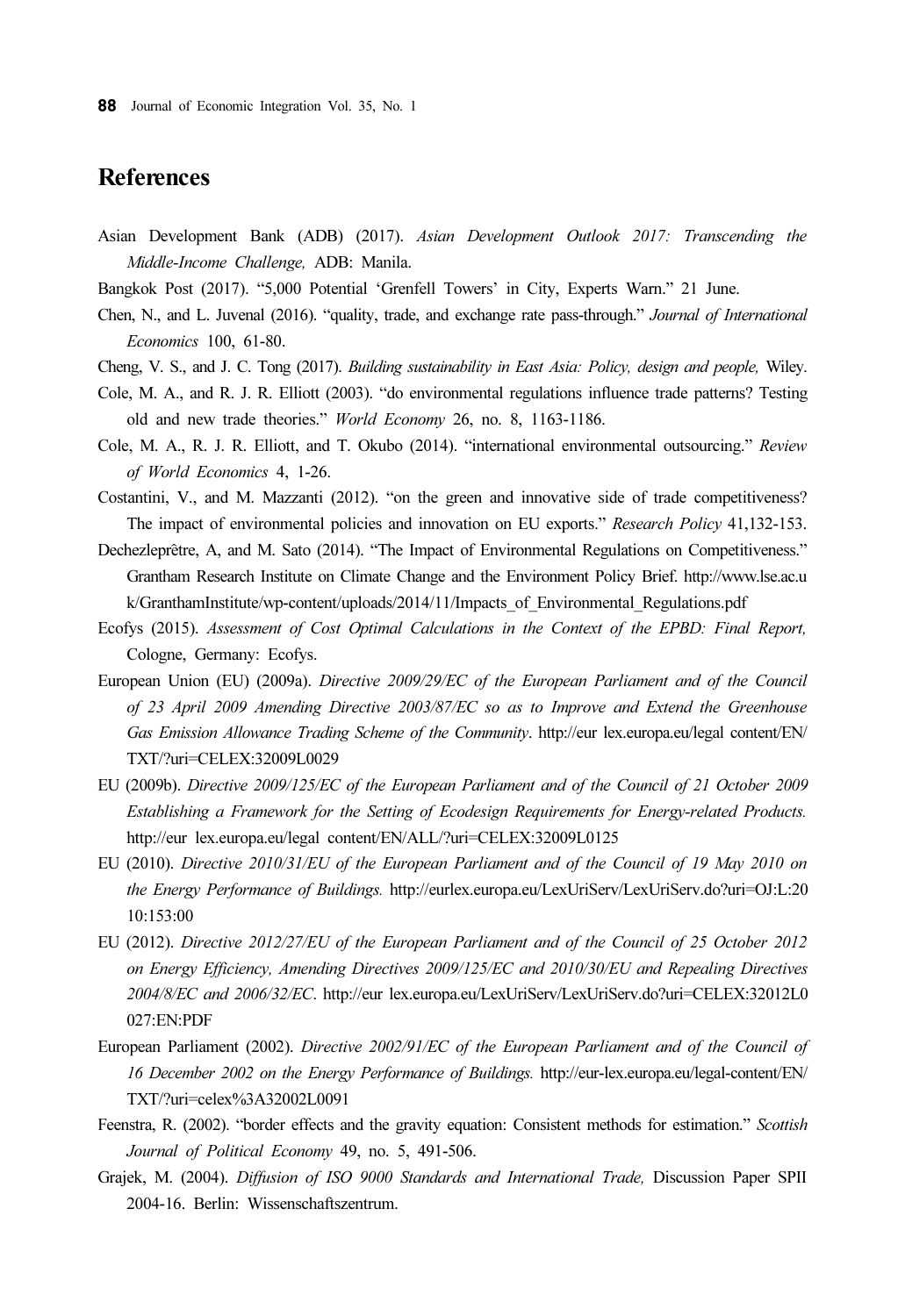- Han, L., B. Han, X. Shi, B. Su, X. Lv, and X. Lei (2018). "Energy efficiency convergence across countries in the context of China's Belt and Road initiative." Applied Energy 213, 112-122.
- Helble, M. (2016). "Low Carbon Energy Transition in EU: Lessons from Economic, Institutional and Management Approaches." In Investing in Low Carbon Energy Systems, eds. K. Kalirajan, V. Anbumozhi, F. Kimura, and X. Yao. Springer.
- Helble, M., and T. Aizawa (2016). "international trade and determinants of price differentials of insulin medicine." Health Policy and Planning 32, 1, 1-10.
- International Energy Agency (2014). Regional energy efficiency policy recommendations: Southeast asia region, Paris: International Energy Agency.
- Jacobson, M. Z., S. V. Nghiem, A. Sorichetta, and N. Whitney (2015). "Ring of impact from the Mega-urbanization of Beijing between 2000 and 2009." Journal of Geophysical Research: Atmosphere 120, 5740-5756.
- Jaffe, A. B., and K. Palmer (1997). "environmental regulation and innovation: A panel data study." Review of Economics and Statistics 79, no. 4, 610-619.
- Janicke, M., M. Binder, and H. Monch (1997). "Dirty industries: Patterns of change in industrial countries." Environmental and Resource Economics 9,467-491.
- Jug, J., and D. Mirza (2005). "Environmental regulations in gravity equations: Evidence from europe." The World Economy 28, no. 11, 1591-1615.
- Leung, E., and P. Mar (2013). Energy efficiency in buildings in Asia: Realizing the untapped opportunity, Fung Global Institute Working Paper. Fung Global Institute.
- Liu, F., A. S. Meyer, and J. F. Hogan (2010). Mainstreaming building energy efficiency codes in developing countries: Global experiences from early adopters, World Bank Working Paper No. 204. Washington, DC: World Bank.
- Odyssee-Mure (2015). Energy Efficiency Trends and Policies in the Household and Tertiary Sectors. http://www.odyssee-mure.eu/publications/br/energy-efficiency-in-buildings.html
- Porter, M. E., and C. van der Linde (1995). "toward a new conception of the environment-competitiveness relationship." Journal of Economic Perspectives 9, no. 4, 97-118.
- Sammer, K., and R. Wustenhagen (2006). "The influence of eco-labelling on consumer behaviour-results of a discrete choice analysis for washing machines." Business Strategy and the Environment 15, 185-199.
- Shen, J., and T. Saijo (2009). "Does an energy efficiency label alter consumers' purchasing decisions? A latent class approach based on a stated choice experiment in shanghai." Journal of Environmental Management 90, no. 11, 3561-3573.
- Silva, S., and S. Tenreyro (2006). "The log of gravity." Review of Economics and Statistics 88, no. 4, 641-658.
- Tinbergen, J. (1962). Shaping the world economy: Suggestions for an international economic policy. New York: The Twentieth Century Fund.
- United Nations Environmental Programme and World Trade Organization (2009). Trade and Climate Change. Geneva.
- United Nations Framework Convention on Climate Change (UNFCCC) (2015). Submission by Latvia